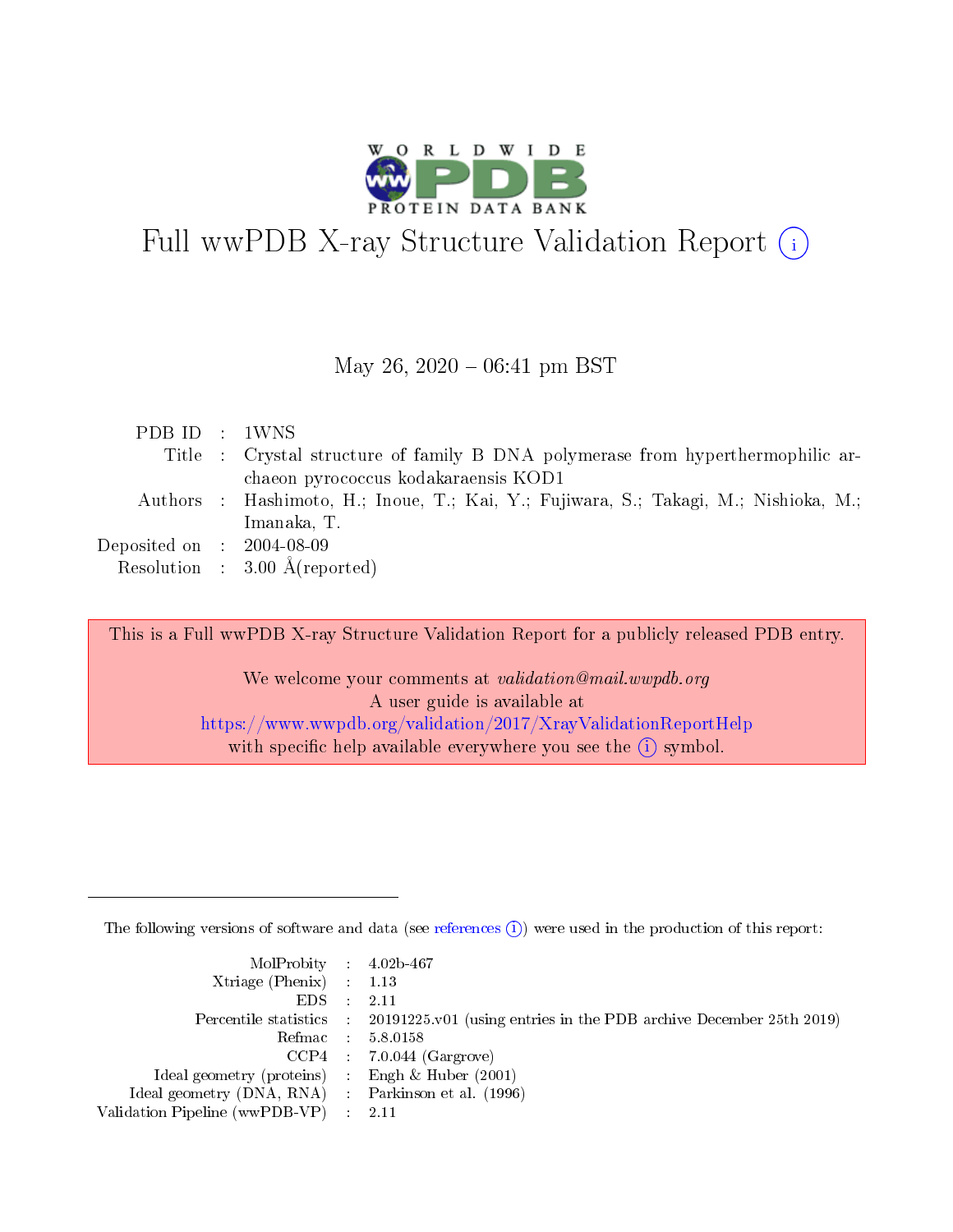# 1 [O](https://www.wwpdb.org/validation/2017/XrayValidationReportHelp#overall_quality)verall quality at a glance  $(i)$

The following experimental techniques were used to determine the structure: X-RAY DIFFRACTION

The reported resolution of this entry is 3.00 Å.

Percentile scores (ranging between 0-100) for global validation metrics of the entry are shown in the following graphic. The table shows the number of entries on which the scores are based.



| Metric                | Whole archive<br>$(\#\text{Entries})$ | Similar resolution<br>$(\#\text{Entries},\, \text{resolution}\; \text{range}(\textup{\AA}))$ |  |
|-----------------------|---------------------------------------|----------------------------------------------------------------------------------------------|--|
| $R_{free}$            | 130704                                | $209\overline{2}$ $(3.00-3.00)$                                                              |  |
| Clashscore            | 141614                                | $2416(3.00-3.00)$                                                                            |  |
| Ramachandran outliers | 138981                                | $2333(3.00-3.00)$                                                                            |  |
| Sidechain outliers    | 138945                                | $2336(3.00-3.00)$                                                                            |  |
| RSRZ outliers         | 127900                                | $1990(3.00-3.00)$                                                                            |  |

The table below summarises the geometric issues observed across the polymeric chains and their fit to the electron density. The red, orange, yellow and green segments on the lower bar indicate the fraction of residues that contain outliers for  $>=3, 2, 1$  and 0 types of geometric quality criteria respectively. A grey segment represents the fraction of residues that are not modelled. The numeric value for each fraction is indicated below the corresponding segment, with a dot representing fractions <=5% The upper red bar (where present) indicates the fraction of residues that have poor fit to the electron density. The numeric value is given above the bar.

| Mol | $\gamma$ hain | Length | Quality of chain |     |    |    |
|-----|---------------|--------|------------------|-----|----|----|
|     |               | י הה   | %                |     |    |    |
|     |               |        | 48%              | 40% | 6% | 6% |

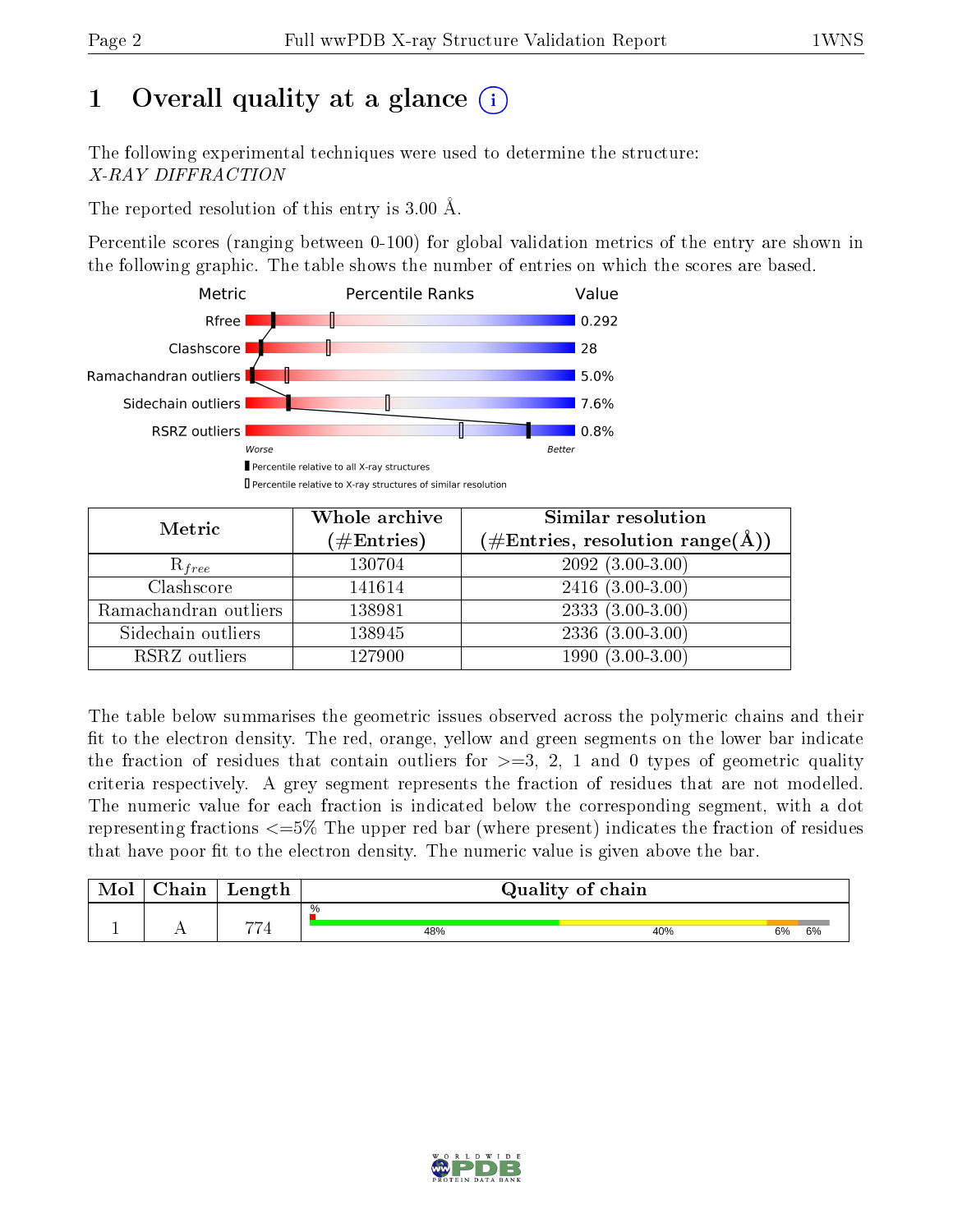# 2 Entry composition  $(i)$

There is only 1 type of molecule in this entry. The entry contains 5703 atoms, of which 0 are hydrogens and 0 are deuteriums.

In the tables below, the ZeroOcc column contains the number of atoms modelled with zero occupancy, the AltConf column contains the number of residues with at least one atom in alternate conformation and the Trace column contains the number of residues modelled with at most 2 atoms.

Molecule 1 is a protein called DNA POLYMERASE.

| Mol | Chain | Residues | $\rm{Atoms}$        |      |     |      | ZeroOcc | $\vert$ AltConf $\vert$ Trace |  |  |
|-----|-------|----------|---------------------|------|-----|------|---------|-------------------------------|--|--|
|     |       | 729      | $\rm Total$<br>5703 | 3656 | 962 | 1069 |         |                               |  |  |

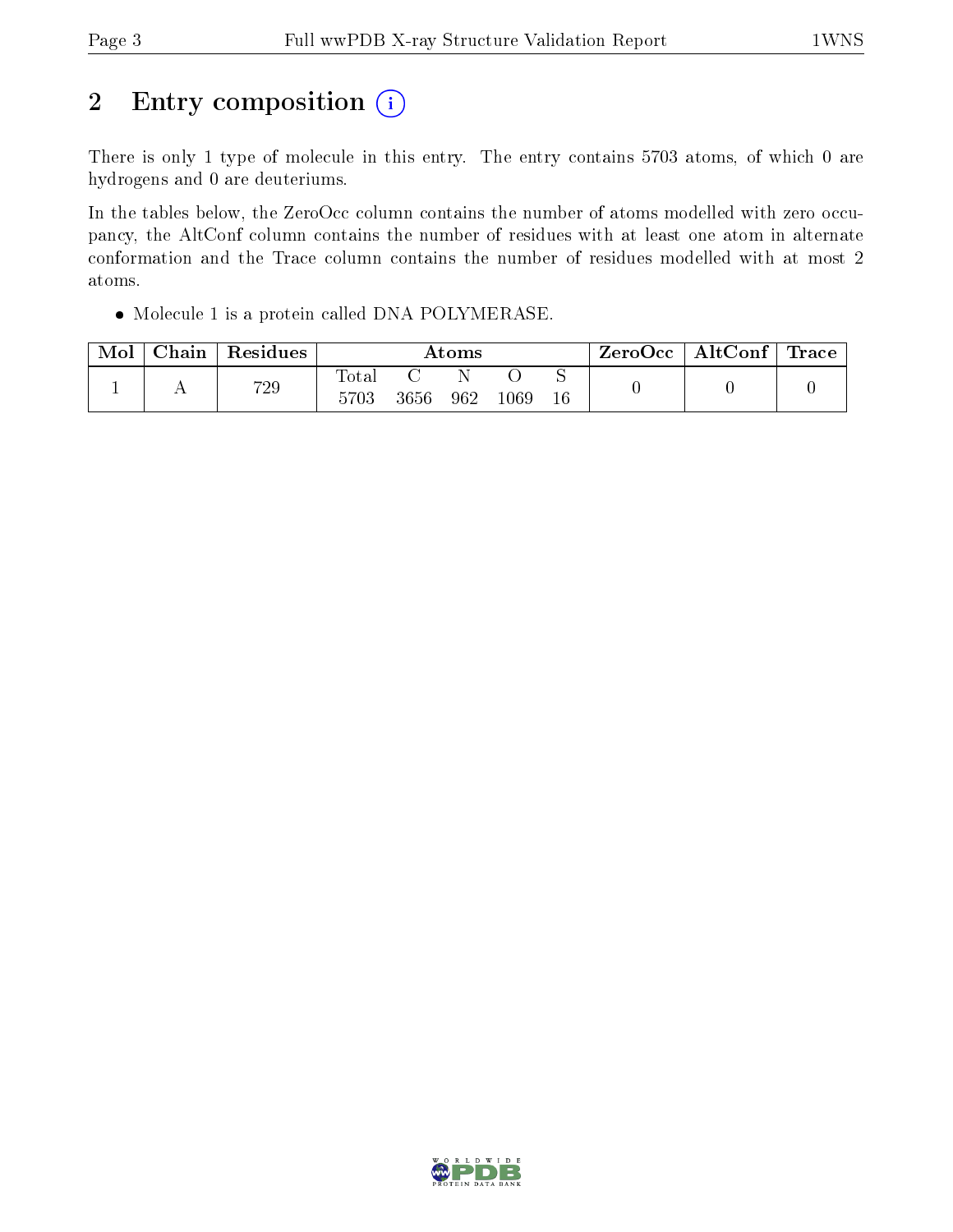## 3 Residue-property plots  $(i)$

These plots are drawn for all protein, RNA and DNA chains in the entry. The first graphic for a chain summarises the proportions of the various outlier classes displayed in the second graphic. The second graphic shows the sequence view annotated by issues in geometry and electron density. Residues are color-coded according to the number of geometric quality criteria for which they contain at least one outlier: green  $= 0$ , yellow  $= 1$ , orange  $= 2$  and red  $= 3$  or more. A red dot above a residue indicates a poor fit to the electron density (RSRZ  $> 2$ ). Stretches of 2 or more consecutive residues without any outlier are shown as a green connector. Residues present in the sample, but not in the model, are shown in grey.



• Molecule 1: DNA POLYMERASE

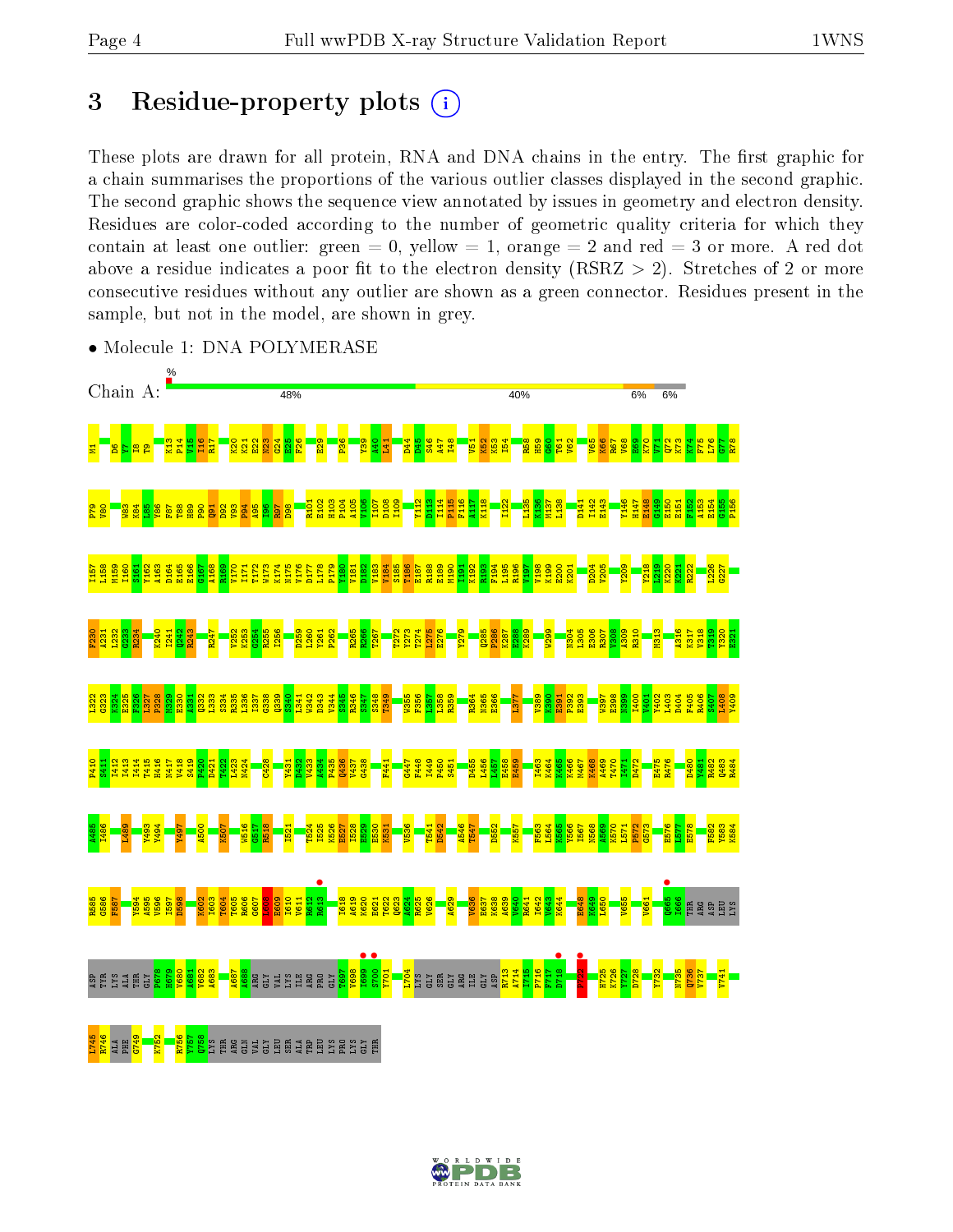# 4 Data and refinement statistics  $(i)$

| Property                                                             | Value                                           | Source     |
|----------------------------------------------------------------------|-------------------------------------------------|------------|
| Space group                                                          | P 21 21 21                                      | Depositor  |
| Cell constants                                                       | 111.38Å<br>72.64Å<br>111.93Å                    |            |
| a, b, c, $\alpha$ , $\beta$ , $\gamma$                               | $90.00^\circ$<br>$90.00^\circ$<br>$90.00^\circ$ | Depositor  |
| Resolution $(A)$                                                     | $35.24 - 3.00$                                  | Depositor  |
|                                                                      | 35.24<br>$-2.80$                                | <b>EDS</b> |
| % Data completeness                                                  | 89.2 (35.24-3.00)                               | Depositor  |
| (in resolution range)                                                | 88.2 (35.24-2.80)                               | <b>EDS</b> |
| $R_{merge}$                                                          | 0.08                                            | Depositor  |
| $\mathrm{R}_{sym}$                                                   | (Not available)                                 | Depositor  |
| $\langle I/\sigma(I) \rangle^{-1}$                                   | 2.42 (at $2.81\text{\AA}$ )                     | Xtriage    |
| Refinement program                                                   | $\overline{\text{CNS} 1.0}$                     | Depositor  |
|                                                                      | $\overline{0.231}$ ,<br>0.313                   | Depositor  |
| $R, R_{free}$                                                        | 0.209<br>0.292                                  | DCC        |
| $R_{free}$ test set                                                  | 737 reflections $(3.63\%)$                      | wwPDB-VP   |
| Wilson B-factor $(A^2)$                                              | 48.9                                            | Xtriage    |
| Anisotropy                                                           | 0.493                                           | Xtriage    |
| Bulk solvent $k_{sol}(e/\mathring{A}^3)$ , $B_{sol}(\mathring{A}^2)$ | $0.29$ , 57.0                                   | <b>EDS</b> |
| L-test for twinning <sup>2</sup>                                     | $>$ = 0.48, < $L^2$ > = 0.30<br>< L             | Xtriage    |
| Estimated twinning fraction                                          | $0.024$ for $-h, l, k$                          | Xtriage    |
| $F_o, F_c$ correlation                                               | 0.90                                            | <b>EDS</b> |
| Total number of atoms                                                | 5703                                            | wwPDB-VP   |
| Average B, all atoms $(A^2)$                                         | $55.0\,$                                        | wwPDB-VP   |

Xtriage's analysis on translational NCS is as follows: The largest off-origin peak in the Patterson function is  $5.18\%$  of the height of the origin peak. No significant pseudotranslation is detected.

<sup>&</sup>lt;sup>2</sup>Theoretical values of  $\langle |L| \rangle$ ,  $\langle L^2 \rangle$  for acentric reflections are 0.5, 0.333 respectively for untwinned datasets, and 0.375, 0.2 for perfectly twinned datasets.



<span id="page-4-1"></span><span id="page-4-0"></span><sup>1</sup> Intensities estimated from amplitudes.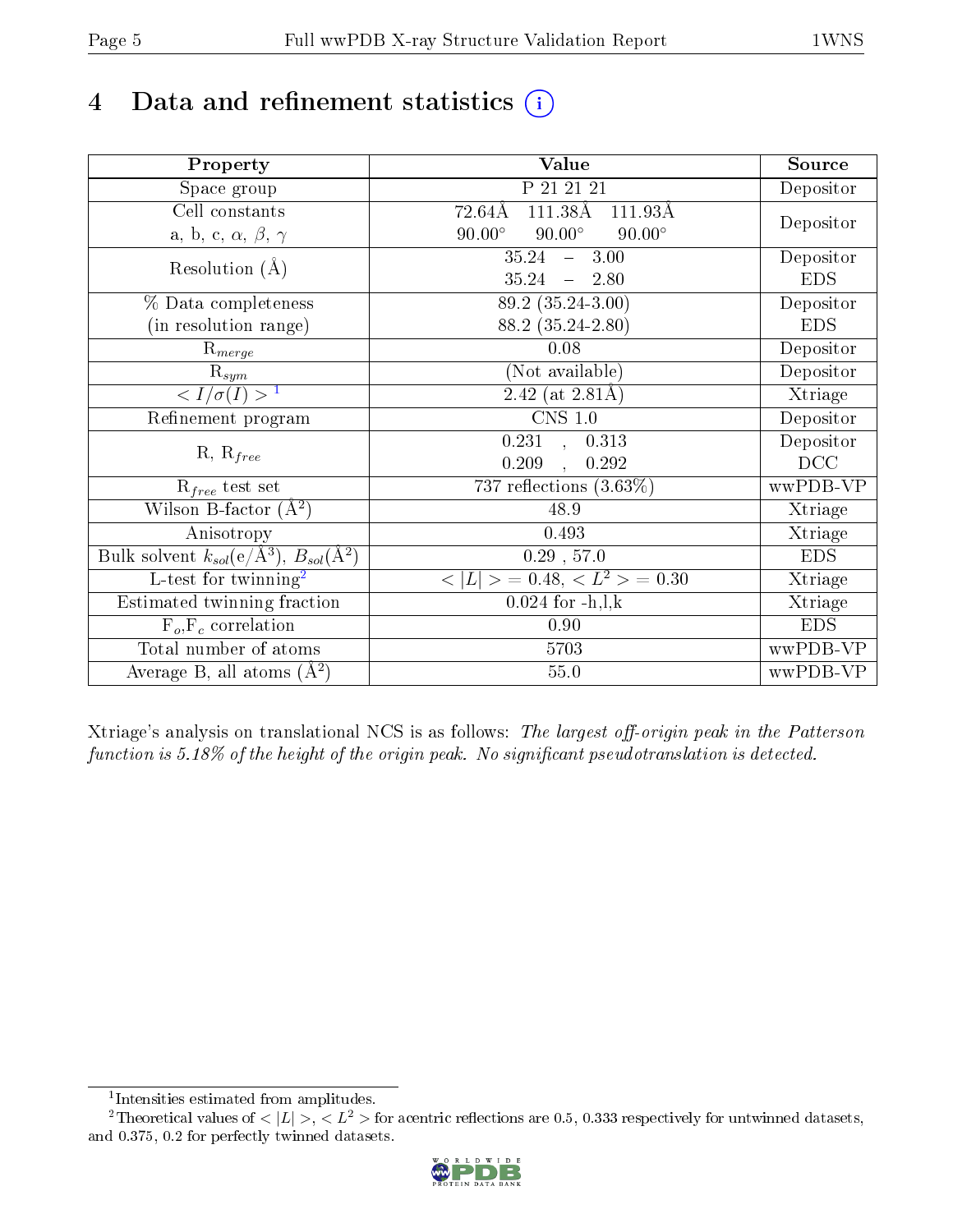# 5 Model quality  $(i)$

## 5.1 Standard geometry  $\overline{()}$

The Z score for a bond length (or angle) is the number of standard deviations the observed value is removed from the expected value. A bond length (or angle) with  $|Z| > 5$  is considered an outlier worth inspection. RMSZ is the root-mean-square of all Z scores of the bond lengths (or angles).

| Mol 1 | Chain |      | Bond lengths                          | Bond angles |                 |  |
|-------|-------|------|---------------------------------------|-------------|-----------------|--|
|       |       | RMSZ | $\vert \#  Z  > 5 \vert$ RMSZ $\vert$ |             | $\# Z  > 5$     |  |
|       |       | 0.38 | 0/5824                                | 0.59        | $2/7885(0.0\%)$ |  |

There are no bond length outliers.

All (2) bond angle outliers are listed below:

| Mol | Chain | $\vert$ Res $\vert$ | Type       | Atoms    |         | Observed $(°)$   Ideal $(°)$ |            |
|-----|-------|---------------------|------------|----------|---------|------------------------------|------------|
|     |       | 716                 | PRO        | ∣N-CA-CB | 5.67    | 110.10                       | $103.30\,$ |
|     |       | 722                 | <b>PRO</b> | N-CA-CB  | $+5.57$ | 109.99                       | 103.30     |

There are no chirality outliers.

There are no planarity outliers.

### $5.2$  Too-close contacts  $(i)$

In the following table, the Non-H and H(model) columns list the number of non-hydrogen atoms and hydrogen atoms in the chain respectively. The H(added) column lists the number of hydrogen atoms added and optimized by MolProbity. The Clashes column lists the number of clashes within the asymmetric unit, whereas Symm-Clashes lists symmetry related clashes.

| Mol |      |      |       | Chain   Non-H   H(model)   H(added)   Clashes   Symm-Clashes |
|-----|------|------|-------|--------------------------------------------------------------|
|     |      | 5398 |       |                                                              |
|     | 5703 | 5398 | ว 1 ว |                                                              |

The all-atom clashscore is defined as the number of clashes found per 1000 atoms (including hydrogen atoms). The all-atom clashscore for this structure is 28.

All (312) close contacts within the same asymmetric unit are listed below, sorted by their clash magnitude.

| Atom-1                 | Atom-2            | Interatomic<br>distance $(A)$ | <b>Clash</b><br>overlap $(A)$ |
|------------------------|-------------------|-------------------------------|-------------------------------|
| $1:$ A $:150:$ GLU HR2 | 1: A:154: GLU:HG3 | A9                            |                               |

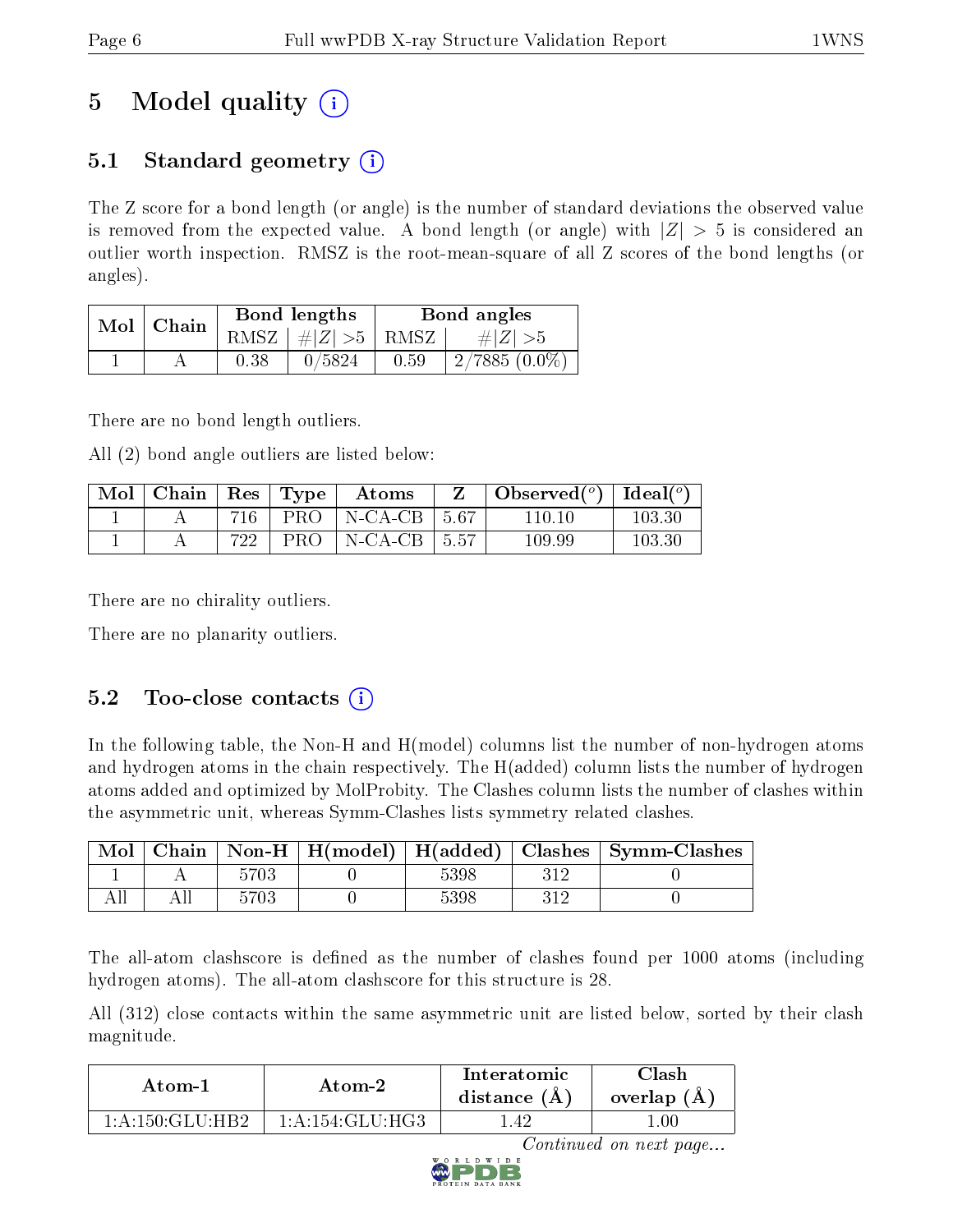| сонинией јтот ртеvноиз раде |                                   | Interatomic    | Clash           |
|-----------------------------|-----------------------------------|----------------|-----------------|
| Atom-1                      | Atom-2                            | distance $(A)$ | overlap $(\AA)$ |
| 1: A:276: GLU:HG3           | 1:A:287:LYS:HD2                   | 1.44           | 0.99            |
| 1:A:636:VAL:HG23            | 1: A:637: GLU: H                  | 1.27           | 0.98            |
| 1: A: 188: ARG: HD2         | 1: A:226:LEU:HD22                 | 1.52           | 0.89            |
| 1:A:619:ALA:HB1             | 1:A:737:VAL:HG22                  | 1.58           | 0.85            |
| 1:A:103:HIS:ND1             | 1:A:104:PRO:HD2                   | 1.91           | 0.84            |
| 1:A:174:LYS:HB2             | 1:A:299:TRP:CH2                   | 2.13           | 0.83            |
| 1: A:586: GLY:HA3           | 1:A:596:VAL:HG12                  | 1.63           | 0.80            |
| 1: A:680: VAL: HA           | 1:A:683:ALA:HB3                   | 1.64           | 0.79            |
| 1: A:118: LYS: HG3          | 1:A:339:GLN:HE22                  | 1.46           | 0.78            |
| 1:A:567:ILE:O               | 1: A:571:LEU:HG                   | 1.84           | 0.76            |
| 1:A:417:ASN:HD21            | 1:A:447:GLY:H                     | 1.34           | 0.76            |
| 1: A:72: GLN:H              | 1: A:72: GLN:CD                   | 1.90           | 0.75            |
| 1: A:304: ASN:OD1           | 1:A:306:GLU:HB2                   | 1.87           | 0.74            |
| 1: A:66: LYS:HD3            | 1: A:88:THR:HG22                  | 1.69           | 0.73            |
| 1:A:449:ILE:HB              | 1:A:450:PRO:HD3                   | 1.71           | 0.71            |
| 1: A:93: VAL:HB             | 1:A:94:PRO:HD3                    | 1.71           | 0.71            |
| 1: A:682: VAL:HG22          | 1:A:713:ARG:O                     | 1.91           | 0.71            |
| 1: A:118: LYS: HE3          | 1: A: 343: ASP: OD2               | 1.92           | 0.70            |
| 1: A: 464: LYS: O           | 1: A:467: MET:HB2                 | 1.92           | 0.70            |
| 1: A:598: ASP:OD2           | 1: A:602:LYS:HB3                  | 1.93           | 0.68            |
| $1:A:89:\overline{HIS:O}$   | 1:A:92:ASP:HB2                    | 1.94           | 0.68            |
| 1:A:174:LYS:O               | 1:A:183:VAL:HG13                  | 1.94           | 0.67            |
| 1:A:704:LEU:H               | 1:A:713:ARG:N                     | 1.90           | 0.67            |
| 1:A:147:HIS:O               | 1:A:150:GLU:HG2                   | 1.93           | 0.67            |
| 1:A:636:VAL:HG23            | 1:A:637:GLU:N                     | 2.07           | 0.67            |
| 1: A: 115: PRO: HB2         | 1: A:118: LYS: HD3                | 1.75           | 0.67            |
| 1:A:8:ILE:HD11              | 1:A:17:ARG:CZ                     | 2.25           | 0.67            |
| 1: A: 73: LYS: HA           | 1:A:365:ASN:ND2                   | 2.11           | 0.66            |
| 1: A:93: VAL:O              | 1:A:95:ALA:N                      | 2.29           | 0.66            |
| 1:A:417:ASN:HD22            | 1:A:450:PRO:HG2                   | 1.58           | 0.66            |
| 1:A:428:CYS:HB2             | 1:A:431:TYR:CZ                    | 2.31           | 0.66            |
| 1: A: 466: LYS: O           | 1: A:470:THR:HG23                 | 1.96           | 0.65            |
| 1:A:637:GLU:O               | $1:A:641:AR\overline{G:HG3}$      | 1.97           | 0.65            |
| 1:A:172:THR:O               | 1: A: 183: VAL: HA                | 1.98           | 0.64            |
| 1: A:171: ILE: HG22         | 1: A:190:MET:HG3                  | 1.79           | 0.64            |
| 1:A:334:SER:HA              | 1: A:344: VAL:HG21                | 1.78           | 0.64            |
| 1: A:70: LYS: HD3           | 1: A:83:TRP: CZ2                  | 2.33           | 0.63            |
| 1: A:276: GLU:HG2           | 1:A:289:LYS:HB2                   | 1.79           | 0.63            |
| 1: A:307: ARG: HG2          | 1: A:310:ARG:HH21                 | 1.63           | 0.63            |
| 1:A:89:HIS:ND1              | 1:A:90:PRO:HD2                    | 2.13           | 0.63            |
| 1:A:184:VAL:HG12            | $1:A:185:\overline{\text{SER:H}}$ | 1.64           | 0.63            |

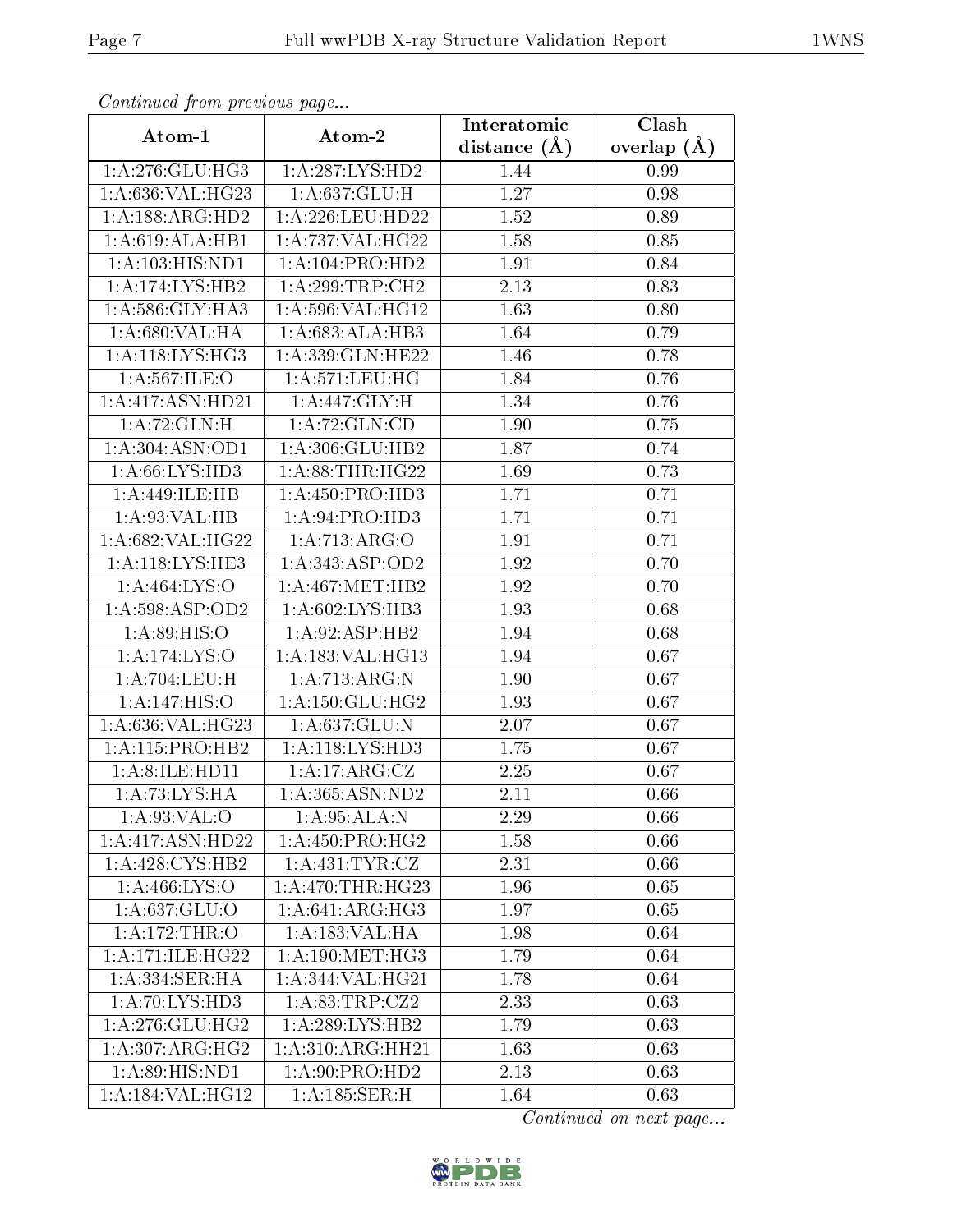| сонинией јтот ртеvиоиз раде |                      | Interatomic       | Clash         |
|-----------------------------|----------------------|-------------------|---------------|
| Atom-1                      | Atom-2               | distance $(A)$    | overlap $(A)$ |
| 1: A:118: LYS: HG3          | 1:A:339:GLN:NE2      | 2.12              | 0.63          |
| 1: A:97: ARG: HG3           | 1:A:98:ASP:H         | 1.64              | 0.63          |
| 1: A:622:THR:O              | 1:A:626:VAL:HG23     | 2.00              | 0.62          |
| 1:A:456:LEU:HD11            | 1:A:489:LEU:HD13     | 1.81              | 0.62          |
| 1:A:318:VAL:HG12            | 1: A:322:LEU:HD12    | 1.81              | 0.61          |
| 1:A:196:ARG:O               | 1:A:200:GLU:HB2      | 1.99              | 0.60          |
| 1:A:332:GLN:HE22            | 1:A:335:ARG:HD3      | 1.64              | 0.60          |
| 1:A:157:ILE:O               | 1: A: 190: MET: HE1  | $\overline{2}.02$ | 0.60          |
| 1:A:160:ILE:HB              | 1: A:171: ILE: HB    | 1.83              | 0.60          |
| 1:A:722:PRO:N               | 1: A:726: LYS: HE2   | 2.16              | 0.60          |
| 1: A:417: ASN:ND2           | 1: A: 450: PRO:HG2   | 2.15              | 0.60          |
| 1: A:456:LEU:HD22           | 1: A:486: ILE: HG23  | 1.84              | 0.59          |
| 1: A:644: LYS:O             | 1:A:648:GLU:HB2      | 2.02              | 0.59          |
| 1: A:732:TYR:HA             | 1: A:736: GLN: HB2   | 1.84              | 0.59          |
| 1: A:98: ASP:O              | 1: A: 102: GLU: HG3  | 2.02              | 0.59          |
| 1:A:122:ILE:CG2             | 1:A:359:ARG:HA       | 2.33              | 0.59          |
| 1: A:470:THR:OG1            | 1:A:476:ARG:HG2      | 2.02              | 0.59          |
| 1:A:285:GLN:HB3             | 1: A:286:PRO:HD2     | 1.84              | 0.59          |
| 1:A:472:ASP:O               | 1:A:476:ARG:HG3      | 2.03              | 0.59          |
| 1: A:638: LYS:O             | 1: A:642: ILE: HG13  | 2.02              | 0.59          |
| 1:A:58:ARG:HH12             | 1:A:91:GLN:NE2       | 2.01              | 0.59          |
| 1:A:103:HIS:ND1             | 1:A:104:PRO:CD       | 2.66              | 0.59          |
| 1:A:435:PRO:O               | 1:A:437:VAL:N        | 2.35              | 0.58          |
| 1: A:409: TYR:O             | 1:A:413:ILE:HG13     | 2.04              | 0.58          |
| 1:A:97:ARG:HG3              | 1: A:98: ASP:N       | 2.19              | 0.58          |
| 1:A:163:ALA:O               | 1:A:164:ASP:HB3      | 2.04              | 0.58          |
| 1:A:602:LYS:HG2             | 1: A:604:THR:H       | 1.68              | 0.58          |
| 1:A:138:LEU:HD11            | 1:A:162:TYR:HB2      | 1.87              | 0.57          |
| 1:A:436:GLN:HG3             | 1: A:518: ARG: HH22  | 1.69              | 0.57          |
| 1: A: 122: ILE: HG23        | 1:A:359:ARG:HA       | 1.86              | 0.57          |
| 1: A:619:ALA:CB             | 1:A:737:VAL:HG22     | 2.33              | 0.57          |
| 1:A:79:PRO:O                | 1: A:80: VAL:HG13    | 2.04              | 0.57          |
| 1: A:608:LEU:HD13           | 1:A:609:GLU:N        | 2.20              | 0.57          |
| 1:A:299:TRP:HA              | 1: A: 305: LEU: HD21 | 1.87              | 0.57          |
| 1: A: 557: LYS: HE2         | $1: A:582:$ PHE:CG   | 2.40              | 0.56          |
| 1: A:51:VAL:O               | 1: A:54: ILE: HG12   | 2.04              | 0.56          |
| 1:A:84:LYS:HD3              | 1: A:86: TYR:OH      | 2.05              | 0.56          |
| 1:A:377:LEU:HD23            | 1:A:500:ALA:HB1      | 1.87              | 0.56          |
| 1:A:447:GLY:O               | 1:A:450:PRO:HD2      | 2.06              | 0.56          |
| 1: A:468: LYS:C             | 1: A:470:THR:H       | 2.08              | 0.56          |
| 1: A:521: ILE: O            | 1: A:524:THR:HG22    | 2.05              | 0.56          |

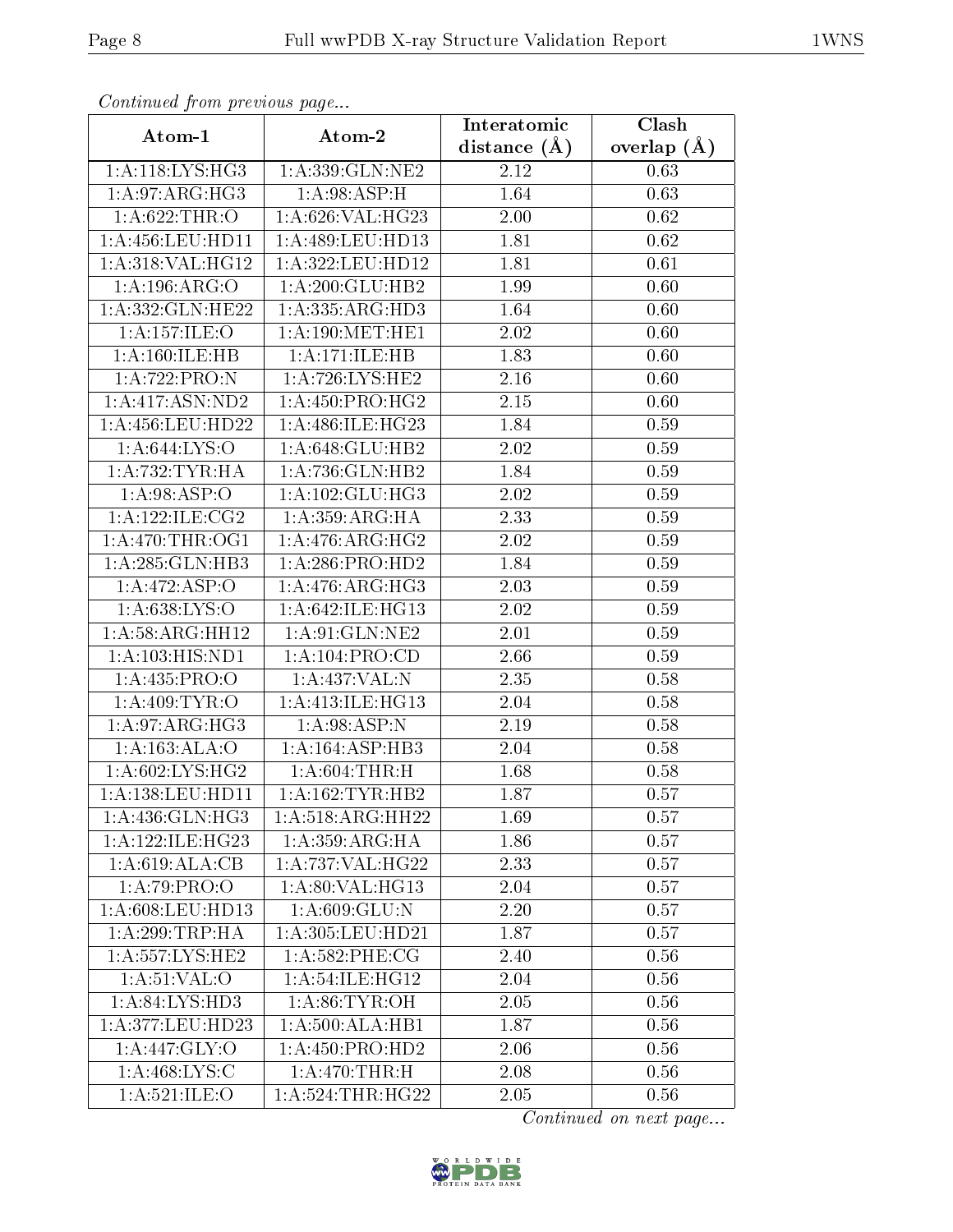| Communa from previous page                 |                             | Interatomic      | Clash         |
|--------------------------------------------|-----------------------------|------------------|---------------|
| Atom-1                                     | Atom-2                      | distance $(\AA)$ | overlap $(A)$ |
| 1: A:546:ALA:O                             | 1: A:547:THR:HB             | 2.05             | 0.56          |
| 1:A:147:HIS:HB2                            | 1:A:150:GLU:OE1             | 2.04             | 0.56          |
| 1: A:16: ILE: HD12                         | $1: A:116:$ PHE:CE2         | 2.41             | 0.56          |
| 1:A:405:PHE:HZ                             | 1: A: 524: THR: HG21        | 1.71             | 0.56          |
| 1: A:73: LYS: HA                           | 1:A:365:ASN:HD21            | 1.70             | 0.56          |
| 1: A: 159: MET: HE1                        | 1:A:309:ALA:HA              | 1.87             | 0.55          |
| 1:A:418:VAL:HG13                           | 1:A:441:PHE:CE2             | 2.41             | 0.55          |
| 1: A:620: LYS:O                            | 1:A:623:GLN:HB3             | 2.06             | 0.55          |
| 1:A:483:GLN:HE22                           | 1:A:484:ARG:HG3             | 1.70             | 0.55          |
| 1: A:607: GLY:O                            | 1: A:608:LEU:HB3            | 2.06             | 0.55          |
| 1:A:260:LEU:HD21                           | 1:A:323:GLY:HA2             | 1.87             | 0.55          |
| 1: A:279:TYR:HD2                           | 1:A:287:LYS:HB2             | 1.72             | 0.55          |
| 1: A:21: LYS: HD2                          | 1:A:204:ASP:OD1             | 2.07             | 0.55          |
| 1:A:621:GLU:O                              | 1: A:625: ARG:HG2           | 2.07             | 0.54          |
| 1:A:525:ILE:HG23                           | 1:A:536:VAL:HG21            | 1.89             | 0.54          |
| 1: A:157: ILE: HGI3                        | 1:A:222:ARG:HG3             | 1.89             | 0.54          |
| $1: A:52:\overline{\text{LYS}:\text{HG3}}$ | 1: A: 53: LYS: HE3          | 1.89             | 0.54          |
| 1:A:595:ALA:HA                             | 1: A:605:THR:CB             | 2.38             | 0.54          |
| 1:A:198:VAL:HG11                           | 1:A:232:LEU:HD22            | 1.90             | 0.54          |
| 1: A:93: VAL:C                             | 1: A:95: ALA:H              | 2.12             | 0.53          |
| 1:A:67:ARG:HG2                             | 1: A:68: VAL:N              | 2.23             | 0.53          |
| 1: A:158:LEU:C                             | 1: A:159:MET:HG3            | 2.29             | 0.53          |
| 1: A: 137: MET:HG2                         | 1:A:205:VAL:HB              | 1.90             | 0.53          |
| 1: A:397:TRP:O                             | 1:A:585:ARG:HA              | 2.07             | 0.53          |
| 1:A:164:ASP:OD1                            | 1: A: 165: GLU: N           | 2.41             | 0.53          |
| 1:A:168:ALA:HB2                            | 1:A:317:LYS:HG2             | 1.89             | 0.52          |
| 1: A: 186: THR: OG1                        | 1:A:187:GLU:N               | 2.43             | 0.52          |
| 1:A:464:LYS:HA                             | 1: A:467: MET:HG3           | 1.91             | 0.52          |
| 1:A:745:LEU:O                              | 1: A:746:ARG:HG2            | 2.10             | 0.52          |
| 1:A:567:ILE:HD12                           | 1: A: 568: ASN: N           | 2.25             | 0.52          |
| 1: A:279:TYR:CD2                           | 1:A:287:LYS:HB2             | 2.44             | 0.52          |
| 1: A:480: ASP:O                            | 1:A:483:GLN:HG3             | 2.09             | 0.52          |
| 1: A:1: MET:CE                             | 1:A:135:LEU:HD21            | 2.40             | 0.52          |
| 1:A:47:ALA:CB                              | 1:A:105:ALA:HB1             | $2.40\,$         | 0.52          |
| 1: A:447: GLY: C                           | 1:A:450:PRO:H <sub>D2</sub> | 2.31             | 0.51          |
| 1: A:507:LYS:HE2                           | 1: A:507: LYS: HA           | 1.92             | 0.51          |
| 1: A: 530: GLU:O                           | 1: A:531:LYS:HG3            | 2.10             | 0.51          |
| 1:A:158:LEU:HD22                           | 1: A:299:TRP:CD2            | 2.44             | 0.51          |
| 1: A:160: ILE: HD12                        | 1: A:190:MET:HG2            | 1.93             | 0.51          |
| 1: A:256: ILE: HG21                        | 1:A:341:LEU:HD23            | 1.92             | 0.51          |
| 1:A:333:LEU:O                              | 1:A:337:ILE:HG12            | 2.10             | 0.51          |

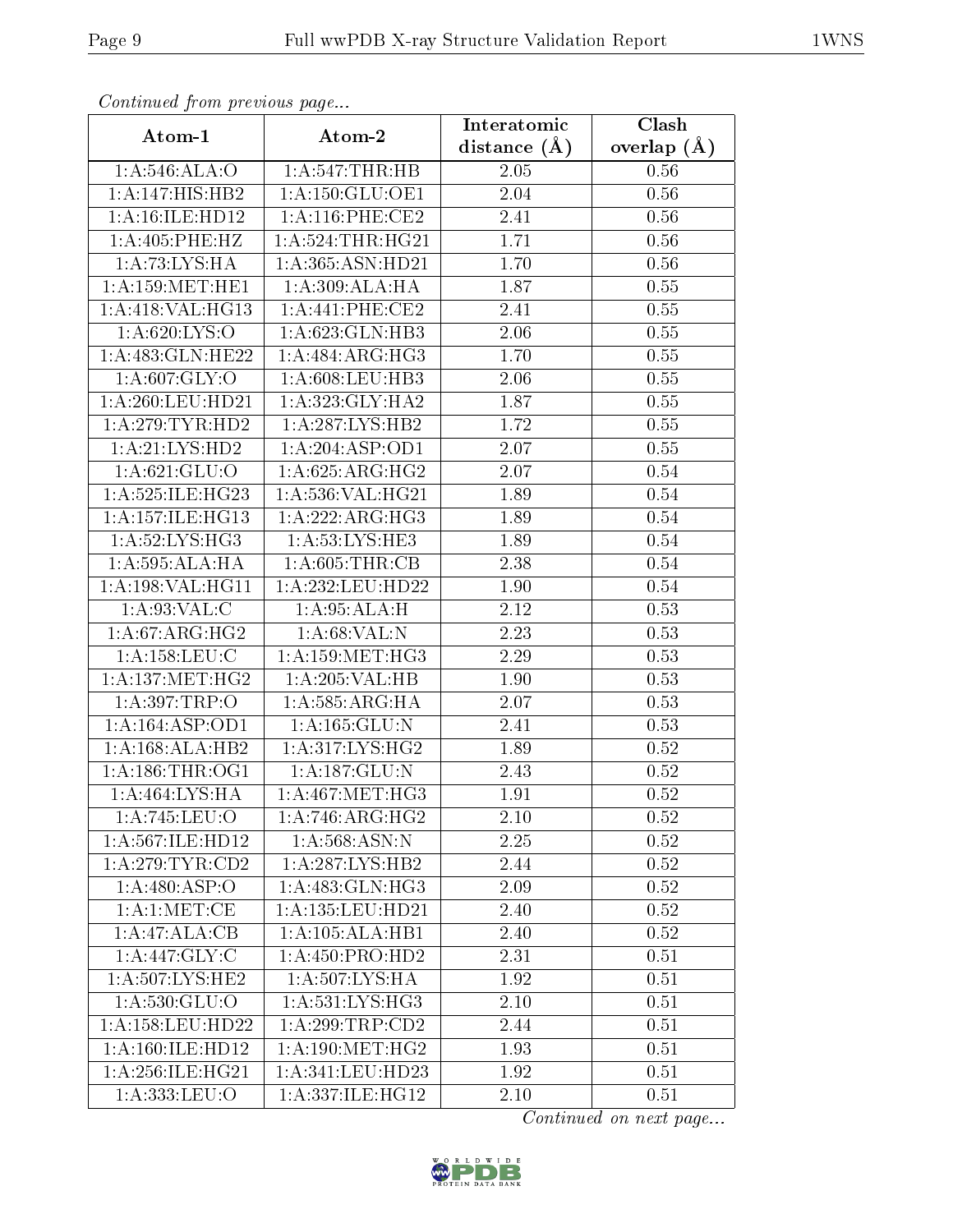| Continuea from previous page<br>Clash<br>Interatomic |                        |                   |                 |  |
|------------------------------------------------------|------------------------|-------------------|-----------------|--|
| Atom-1                                               | Atom-2                 | distance $(A)$    | overlap $(\AA)$ |  |
| 1:A:419:SER:HB3                                      | 1: A:421: ASP:OD1      | 2.10              | 0.51            |  |
| 1:A:272:THR:HG22                                     | 1: A:274:THR:HG23      | 1.93              | $0.51\,$        |  |
| 1:A:89:HIS:CE1                                       | 1: A:90: PRO:HD2       | 2.46              | 0.51            |  |
| 1: A:109: ILE: HG22                                  | 1: A:112: TYR: CD2     | 2.46              | 0.51            |  |
| 1:A:114:ILE:N                                        | 1:A:114:IE:HD12        | 2.26              | $0.51\,$        |  |
| 1:A:48:ILE:HG12                                      | 1: A:83:TRP: CZ3       | 2.46              | 0.51            |  |
| 1:A:398:GLU:HA                                       | 1: A: 584: LYS: O      | 2.11              | 0.50            |  |
| 1: A:26: PHE:CE1                                     | 1:A:234:ARG:HG2        | 2.47              | 0.50            |  |
| 1:A:596:VAL:HG22                                     | 1: A:605:THR:CB        | 2.42              | 0.50            |  |
| 1: A:625: ARG: HG3                                   | 1: A:625: ARG: HH11    | 1.76              | 0.50            |  |
| 1:A:752:LYS:O                                        | 1: A:756:ARG:HG3       | 2.11              | 0.50            |  |
| 1:A:175:ASN:OD1                                      | 1:A:183:VAL:HG21       | $\overline{2.11}$ | 0.50            |  |
| 1: A:75:PHE:O                                        | 1:A:76:LEU:HB2         | 2.12              | 0.50            |  |
| 1:A:195:LEU:HD12                                     | $1: A:230:$ PHE: $CD2$ | 2.47              | 0.50            |  |
| 1:A:409:TYR:HB2                                      | 1:A:410:PRO:HD3        | 1.95              | 0.49            |  |
| 1: A: 160: ILE: CD1                                  | 1: A: 190:MET:HG2      | 2.42              | 0.49            |  |
| 1: A: 524:THR: HG23                                  | 1: A:525: ILE:N        | 2.26              | 0.49            |  |
| $1:A:103:HIS:N\overline{E2}$                         | 1:A:105:ALA:HB3        | 2.27              | 0.49            |  |
| 1: A:39:TYR:CZ                                       | 1:A:73:LYS:HE3         | 2.48              | 0.49            |  |
| 1: A:408: LEU:O                                      | 1:A:412:ILE:HG13       | 2.12              | 0.49            |  |
| 1:A:1:MET:HE1                                        | 1: A: 135: LEU: HD21   | 1.94              | 0.48            |  |
| 1: A: 186: THR: CG2                                  | 1: A: 189: GLU: HG2    | 2.43              | 0.48            |  |
| 1:A:41:LEU:HB3                                       | 1:A:107:ILE:HB         | 1.95              | 0.48            |  |
| 1: A:304: ASN: C                                     | 1:A:306:GLU:H          | 2.16              | 0.48            |  |
| 1:A:626:VAL:HG13                                     | 1:A:639:ALA:HB1        | 1.95              | 0.48            |  |
| 1: A:65: VAL:HG22                                    | 1: A:87:PHE:HE2        | 1.79              | 0.48            |  |
| 1:A:198:VAL:HG11                                     | 1:A:232:LEU:CD2        | 2.42              | 0.48            |  |
| 1:A:330:GLU:HB3                                      | 1:A:341:LEU:HD11       | 1.96              | 0.48            |  |
| 1:A:408:LEU:HD22                                     | 1:A:542:ASP:HA         | 1.94              | 0.48            |  |
| 1:A:14:PRO:H <sub>G3</sub>                           | 1: A:90: PRO:HD3       | 1.94              | 0.48            |  |
| 1:A:259:ASP:O                                        | 1:A:262:PRO:HD2        | 2.13              | 0.48            |  |
| 1: A:265: ARG:HD3                                    | 1: A:273:TYR:CE2       | 2.48              | 0.48            |  |
| 1: A:36: PRO:HG3                                     | $1: A:116:$ PHE:CE1    | 2.49              | 0.48            |  |
| 1: A:417: ASN:HD21                                   | 1: A:447: GLY:N        | 2.07              | 0.48            |  |
| 1:A:101:ARG:HG3                                      | 1: A: 109: ILE: HD13   | 1.94              | 0.48            |  |
| 1:A:583:TYR:N                                        | 1: A:583:TYR:CD1       | 2.82              | 0.48            |  |
| 1:A:741:VAL:O                                        | 1: A:745:LEU:HG        | 2.13              | 0.48            |  |
| 1:A:564:LEU:HA                                       | 1:A:567:ILE:HD11       | 1.96              | 0.48            |  |
| 1:A:327:LEU:N                                        | 1: A: 328: PRO:CD      | 2.76              | 0.47            |  |
| $1:A:67:AR\overline{G:HB3}$                          | 1:A:67:ARG:NH1         | 2.29              | 0.47            |  |
| $1: A:348: \overline{\text{SER}:O}$                  | 1:A:349:THR:C          | 2.51              | 0.47            |  |

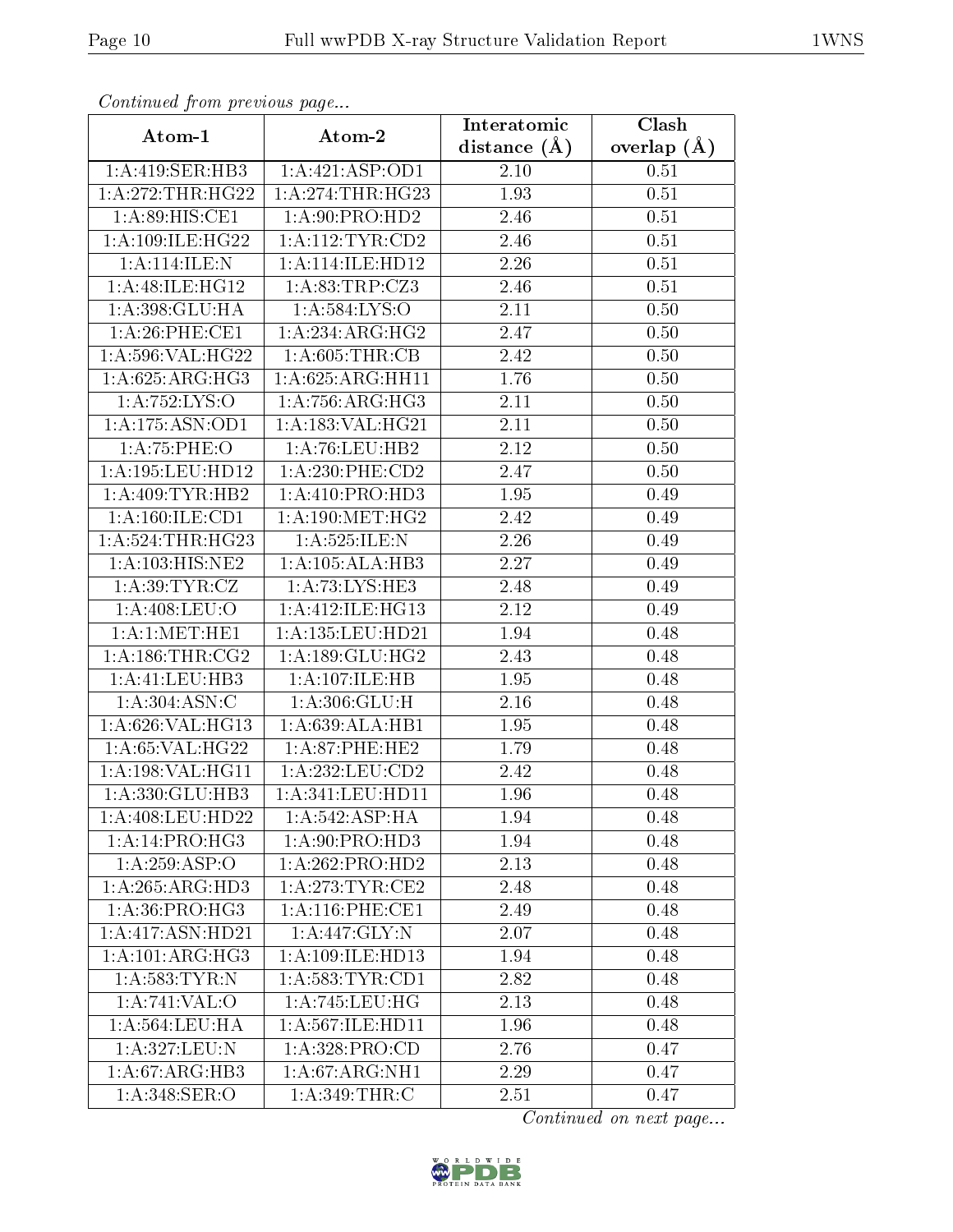| сонинией јтот ртеvиоиз раде<br>Interatomic |                              |                   | Clash         |
|--------------------------------------------|------------------------------|-------------------|---------------|
| Atom-1                                     | Atom-2                       | distance $(A)$    | overlap $(A)$ |
| 1:A:22:GLU:O                               | 1: A:24: GLY:N               | 2.47              | 0.47          |
| 1: A:475: GLU:OE1                          | 1:A:475:GLU:HA               | 2.14              | 0.47          |
| 1: A:489:LEU:HD22                          | 1: A:493:TYR:CE1             | 2.50              | 0.47          |
| 1: A: 356: PHE: CD1                        | 1:A:489:LEU:HD11             | 2.50              | 0.47          |
| 1:A:608:LEU:HD22                           | 1: A:608:LEU:O               | 2.15              | 0.47          |
| 1:A:527:GLU:OE2                            | 1: A:570: LYS: HE2           | 2.14              | 0.47          |
| 1: A:265:ARG:HA                            | 1: A:273:TYR:CE2             | 2.49              | 0.47          |
| 1: A:20: LYS: NZ                           | 1:A:29:GLU:OE2               | 2.46              | 0.47          |
| 1:A:335:ARG:NE                             | 1:A:482:ARG:NH2              | 2.63              | 0.47          |
| 1: A:93: VAL:C                             | 1: A:95: ALA: N              | 2.67              | 0.47          |
| 1:A:184:VAL:HG12                           | 1:A:185:SER:N                | 2.30              | 0.47          |
| 1: A:597: ILE: HG23                        | 1:A:597:ILE:O                | 2.15              | 0.47          |
| 1: A:732:TYR:O                             | $1:A:736:GLN:\overline{HB2}$ | 2.15              | 0.47          |
| 1:A:404:ASP:OD2                            | 1: A:578: GLU:OE2            | 2.33              | 0.47          |
| 1:A:153:ALA:HA                             | 1: A:218: TYR: CZ            | 2.51              | $0.46\,$      |
| $1:A:78:ARG:\overline{NH1}$                | 1:A:78:ARG:HG2               | 2.30              | 0.46          |
| 1: A:89: HIS: ND1                          | 1: A:90: PRO:CD              | 2.77              | 0.46          |
| 1: A:70: LYS: HD3                          | 1: A:83:TRP:CE2              | 2.49              | 0.46          |
| 1:A:93:VAL:CB                              | $1:A:94:\overline{PRO:HD3}$  | 2.45              | $0.46\,$      |
| 1:A:188:ARG:NH1                            | 1:A:192:LYS:HD2              | 2.30              | 0.46          |
| 1: A:21: LYS: HE2                          | 1: A:204:ASP:OD2             | 2.15              | $0.46\,$      |
| 1:A:287:LYS:C                              | 1: A: 287: LYS: HD3          | 2.35              | 0.46          |
| 1: A:746:ARG:HA                            | 1:A:749:GLY:N                | 2.31              | 0.46          |
| 1:A:36:PRO:HD2                             | 1:A:87:PHE:O                 | 2.16              | 0.46          |
| 1:A:58:ARG:NH1                             | 1: A:91: GLN: NE2            | 2.63              | 0.46          |
| 1:A:150:GLU:CB                             | 1:A:154:GLU:HG3              | 2.30              | 0.46          |
| 1:A:459:GLU:O                              | 1:A:463:ILE:HG12             | $\overline{2}.15$ | 0.46          |
| 1:A:525:ILE:O                              | 1:A:528:ILE:HG22             | 2.16              | 0.45          |
| 1: A:603: ILE:O                            | 1: A:605:THR:N               | 2.49              | 0.45          |
| 1: A:423: LEU: C                           | 1:A:423:LEU:HD13             | 2.37              | 0.45          |
| 1: A:455: ASP:HA                           | 1: A:458: GLU:HB3            | 1.98              | 0.45          |
| 1:A:563:PHE:O                              | $1: A: 564:$ LEU:C           | 2.55              | 0.45          |
| 1: A:603: ILE:O                            | 1: A:604:THR:C               | 2.55              | 0.45          |
| 1:A:79:PRO:O                               | 1: A:80: VAL:CG1             | 2.65              | 0.45          |
| 1: A:602: LYS:C                            | 1: A:604:THR:N               | 2.70              | 0.45          |
| 1: A:146: TYR: CZ                          | 1:A:148:GLU:HA               | 2.52              | 0.45          |
| 1:A:151:GLU:O                              | 1:A:154:GLU:HB2              | 2.17              | 0.45          |
| 1: A:209:TYR:CD2                           | 1: A:275: LEU: HG            | 2.52              | 0.45          |
| 1:A:188:ARG:CD                             | 1: A:226:LEU:HD22            | 2.35              | 0.45          |
| 1:A:391:GLU:HA                             | 1:A:392:PRO:HD3              | 1.83              | 0.45          |
| $1:A:72:\overline{GLN:N}$                  | 1: A:72: GLN:CD              | 2.64              | 0.45          |

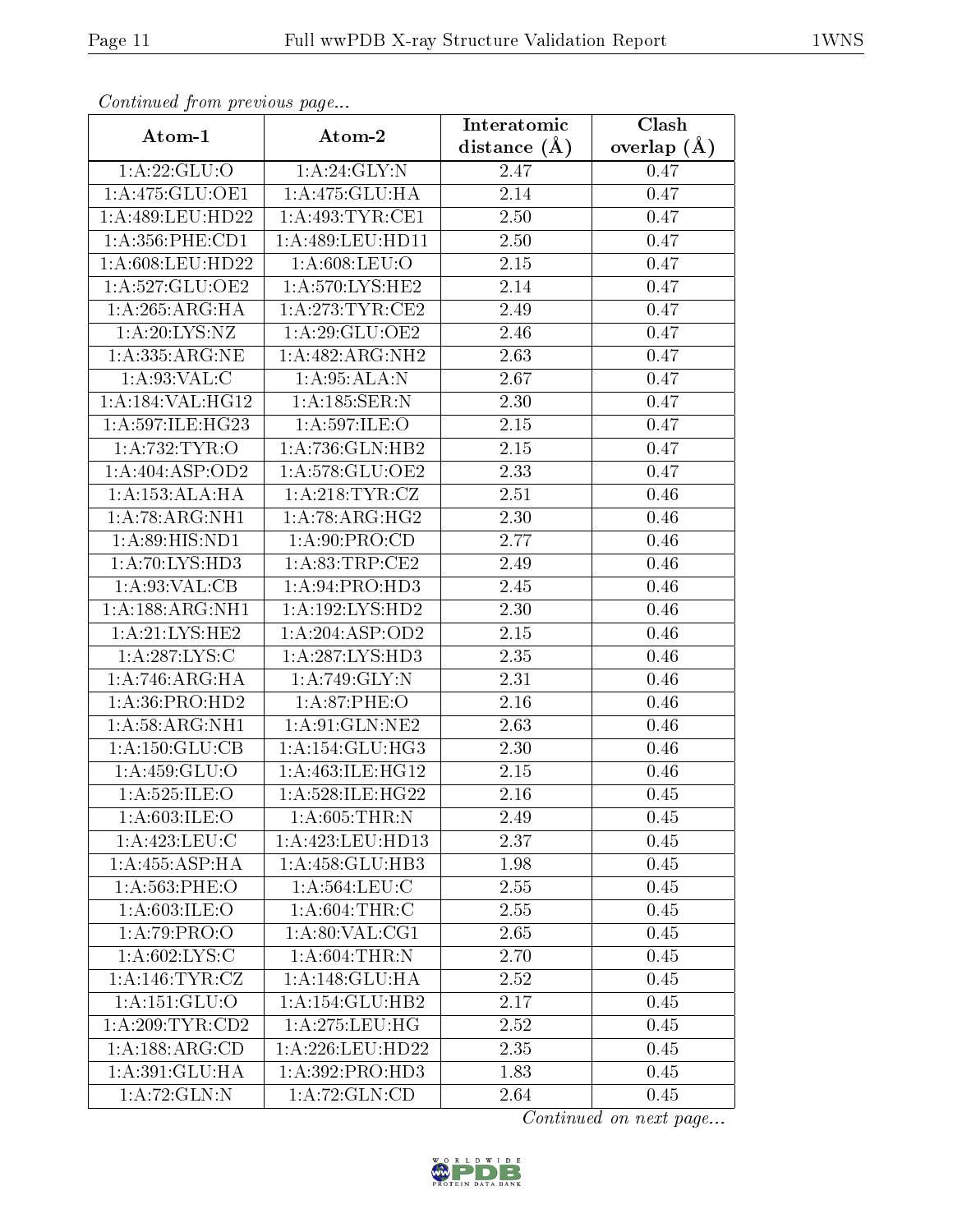| Commuca from previous page |                     | Interatomic    | Clash           |
|----------------------------|---------------------|----------------|-----------------|
| Atom-1                     | Atom-2              | distance $(A)$ | overlap $(\AA)$ |
| 1: A:521: ILE: HD11        | 1:A:542:ASP:H       | 1.81           | 0.44            |
| 1:A:571:LEU:HA             | 1:A:572:PRO:HD3     | 1.85           | 0.44            |
| 1: A:650:LEU:HA            | 1: A:655: VAL:HG12  | 1.98           | 0.44            |
| 1: A: 159: MET: HA         | 1:A:171:ILE:O       | 2.17           | 0.44            |
| 1: A:405: PHE: CZ          | 1: A:524:THR:HG21   | 2.51           | 0.44            |
| 1:A:466:LYS:HA             | 1:A:469:ALA:HB3     | 1.99           | 0.44            |
| 1:A:342:TRP:CD1            | 1:A:346:ARG:NH1     | 2.86           | 0.44            |
| 1: A:402:TYR:O             | 1:A:403:LEU:HD23    | 2.18           | 0.44            |
| 1:A:141:ASP:OD2            | 1:A:142:ILE:N       | 2.50           | 0.44            |
| 1:A:67:ARG:CZ              | 1: A:67: ARG:HB3    | 2.47           | 0.44            |
| 1: A: 158: LEU: O          | 1: A: 159: MET:HG3  | 2.17           | 0.44            |
| 1:A:176:VAL:HG22           | 1:A:305:LEU:HB2     | 1.98           | 0.44            |
| 1: A:406: ARG:HD3          | 1:A:576:GLU:OE1     | 2.18           | 0.44            |
| 1: A:468: LYS:C            | 1:A:470:THR:N       | 2.70           | 0.44            |
| 1:A:48:ILE:HD11            | 1: A:68: VAL:HGI1   | 1.99           | 0.44            |
| 1:A:177:ASP:C              | 1: A:178:LEU:HG     | 2.38           | 0.43            |
| 1:A:275:LEU:HA             | 1:A:275:LEU:HD23    | 1.82           | 0.43            |
| 1:A:433:VAL:HG12           | 1:A:438:GLY:HA2     | 2.00           | 0.43            |
| 1: A:44: ASP:C             | 1:A:46:SER:H        | 2.21           | 0.43            |
| 1:A:252:VAL:HG11           | 1:A:255:ARG:HD2     | 2.01           | 0.43            |
| 1: A:118: LYS: HG2         | 1: A: 355: TRP: CH2 | 2.54           | 0.43            |
| 1: A:587:PHE:HD2           | 1:A:587:PHE:H       | 1.65           | 0.43            |
| 1: A:97: ARG:HD3           | 1: A:112:TYR:CD1    | 2.53           | 0.43            |
| 1:A:175:ASN:HA             | 1:A:183:VAL:HG21    | 2.00           | 0.43            |
| 1: A:26:PHE:CD1            | 1:A:234:ARG:HG2     | 2.52           | 0.43            |
| 1: A: 433: VAL: CG1        | 1:A:438:GLY:HA2     | 2.48           | 0.43            |
| 1:A:115:PRO:CB             | 1: A:118: LYS: HD3  | 2.48           | 0.43            |
| 1: A: 158: LEU: HD22       | 1: A:299:TRP:CE2    | 2.54           | 0.43            |
| 1:A:22:GLU:O               | 1:A:23:ASN:C        | 2.55           | 0.43            |
| $1: A:26:$ PHE:CD2         | 1:A:234:ARG:CZ      | 3.02           | 0.43            |
| 1: A: 195: LEU: O          | 1:A:199:LYS:HB2     | 2.18           | 0.43            |
| 1:A:410:PRO:O              | 1:A:414:ILE:HG22    | 2.18           | 0.43            |
| 1:A:466:LYS:HB3            | 1: A:466: LYS: NZ   | 2.33           | 0.43            |
| 1: A: 196: ARG: NH1        | 1: A:196: ARG:HG2   | 2.33           | 0.43            |
| 1: A:526: LYS:O            | 1: A:530: GLU: HG2  | 2.18           | 0.43            |
| 1:A:65:VAL:HG22            | 1:A:87:PHE:CE2      | 2.53           | 0.43            |
| 1: A:746: ARG:HD3          | 1: A:749: GLY:HA2   | 2.01           | 0.43            |
| 1:A:41:LEU:HD22            | 1: A:107: ILE: HD12 | 2.01           | 0.43            |
| 1: A:279:TYR:CE2           | 1: A:285: GLN:HB2   | 2.53           | 0.43            |
| 1:A:168:ALA:CB             | 1:A:317:LYS:HG2     | 2.48           | 0.43            |
| 1:A:397:TRP:HB2            | 1:A:400:ILE:HD11    | 2.00           | 0.43            |

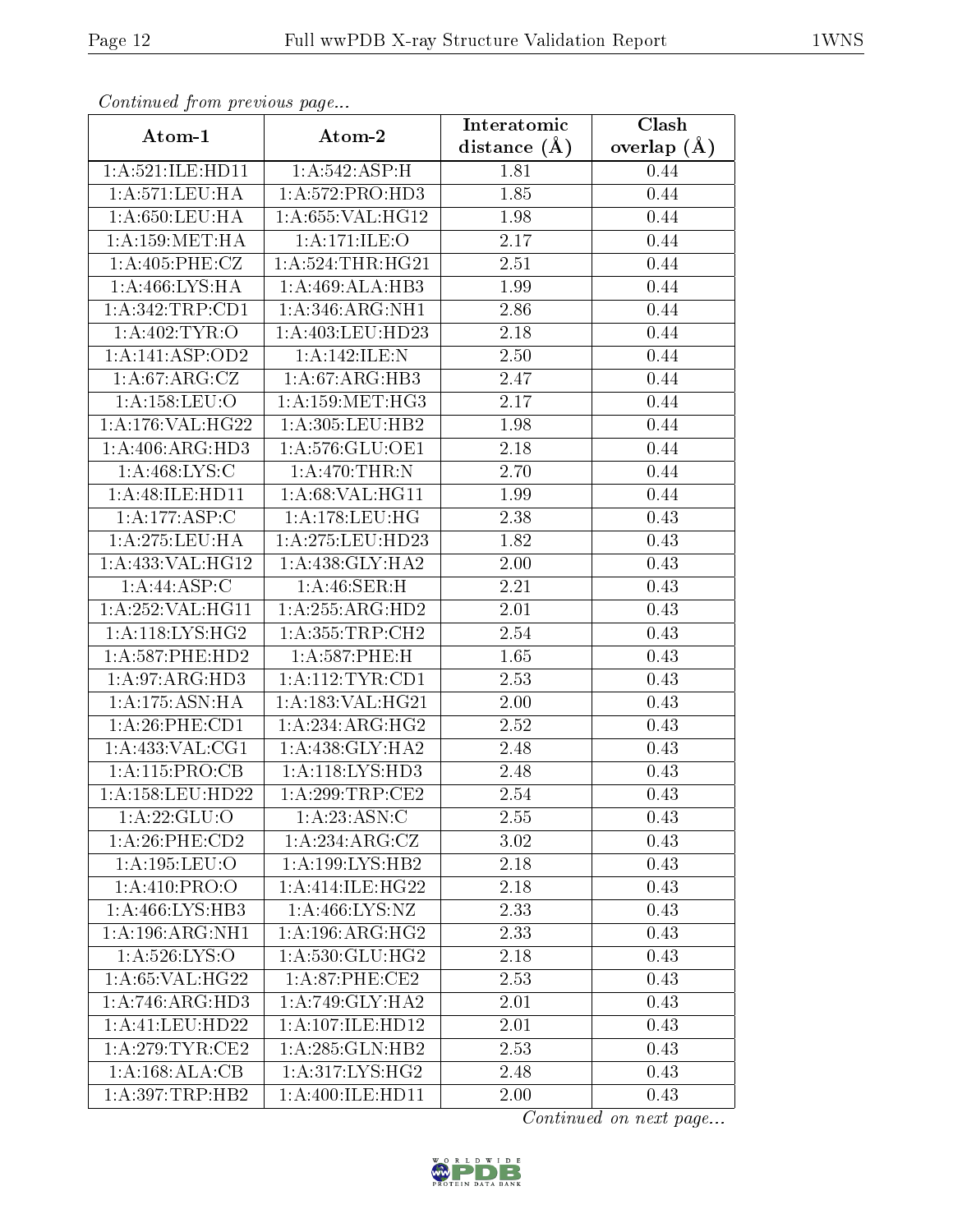| Continuea from previous page<br>Clash<br>Interatomic |                     |                |               |  |
|------------------------------------------------------|---------------------|----------------|---------------|--|
| Atom-1                                               | Atom-2              | distance $(A)$ | overlap $(A)$ |  |
| 1: A: 423: LEU: CD1                                  | 1:A:424:ASN:ND2     | 2.82           | 0.43          |  |
| 1: A:626: VAL:O                                      | 1:A:629:ALA:HB3     | 2.19           | 0.43          |  |
| 1:A:164:ASP:OD2                                      | 1: A:201:LYS:HD3    | 2.19           | 0.43          |  |
| 1: A: 156: PRO: HA                                   | 1:A:222:ARG:CZ      | 2.49           | 0.43          |  |
| 1:A:165:GLU:HA                                       | 1: A: 165: GLU: OE1 | 2.18           | 0.43          |  |
| 1: A:417: ASN: ND2                                   | 1:A:447:GLY:H       | 2.09           | 0.43          |  |
| 1: A:732:TYR:CA                                      | 1:A:736:GLN:HB2     | 2.48           | 0.42          |  |
| 1:A:118:LYS:HG2                                      | 1: A: 355: TRP: CZ2 | 2.54           | 0.42          |  |
| 1: A:541:THR:HG23                                    | 1: A:541:THR:O      | 2.19           | 0.42          |  |
| 1:A:47:ALA:HB1                                       | 1:A:105:ALA:HB1     | 2.00           | 0.42          |  |
| 1: A:541:THR:O                                       | 1:A:542:ASP:CB      | 2.68           | 0.42          |  |
| 1: A:76: LEU: HA                                     | 1: A:76: LEU: HD23  | 1.87           | 0.42          |  |
| 1:A:261:TYR:N                                        | 1:A:262:PRO:HD2     | 2.34           | 0.42          |  |
| 1: A:563:PHE:O                                       | 1: A:566:TYR:N      | 2.53           | 0.42          |  |
| 1: A:101: ARG:HA                                     | 1: A:109: ILE: CD1  | 2.48           | 0.42          |  |
| 1:A:483:GLN:NE2                                      | 1:A:484:ARG:N       | 2.68           | 0.42          |  |
| 1:A:404:ASP:O                                        | 1: A:578: GLU:HG2   | 2.18           | 0.42          |  |
| 1:A:752:LYS:CB                                       | 1: A:756:ARG:HH21   | 2.32           | 0.42          |  |
| 1:A:163:ALA:HB3                                      | 1:A:320:TYR:HB2     | 2.01           | 0.42          |  |
| 1: A:318: VAL:CG1                                    | 1:A:322:LEU:HD12    | 2.49           | 0.42          |  |
| 1:A:196:ARG:HH11                                     | 1:A:196:ARG:HG2     | 1.85           | 0.42          |  |
| 1: A:661:VAL:HA                                      | 1:A:701:TYR:O       | 2.20           | 0.42          |  |
| 1:A:8:ILE:HG22                                       | 1: A:9: THEN: N     | 2.34           | 0.42          |  |
| 1:A:194:PHE:O                                        | 1:A:198:VAL:HG23    | 2.20           | 0.42          |  |
| 1:A:450:PRO:O                                        | 1:A:451:SER:C       | 2.58           | 0.42          |  |
| 1:A:338:GLY:HA3                                      | 1:A:359:ARG:HE      | 1.86           | 0.41          |  |
| 1:A:335:ARG:NE                                       | 1:A:482:ARG:HH21    | 2.18           | 0.41          |  |
| 1:A:636:VAL:CG2                                      | 1:A:637:GLU:H       | $2.10\,$       | 0.41          |  |
| 1:A:195:LEU:HD12                                     | 1:A:230:PHE:HD2     | 1.85           | 0.41          |  |
| 1:A:334:SER:OG                                       | 1: A:341:LEU:HA     | 2.20           | 0.41          |  |
| 1: A:84: LYS:HD3                                     | 1: A:86:TYR:CZ      | 2.55           | 0.41          |  |
| 1:A:220:LYS:NZ                                       | 1:A:241:ILE:HD12    | 2.35           | 0.41          |  |
| 1: A: 356: PHE: CG                                   | 1:A:489:LEU:HD11    | 2.56           | 0.41          |  |
| 1:A:101:ARG:CB                                       | 1:A:109:ILE:HD13    | 2.51           | 0.41          |  |
| 1:A:188:ARG:HH12                                     | 1: A: 192: LYS: HD2 | 1.85           | 0.41          |  |
| 1:A:163:ALA:N                                        | 1:A:316:ALA:HB1     | 2.36           | 0.41          |  |
| 1: A: 163:ALA:HA                                     | 1:A:168:ALA:HA      | 2.02           | 0.41          |  |
| 1:A:358:LEU:HD23                                     | 1:A:358:LEU:HA      | 1.80           | 0.41          |  |
| 1:A:433:VAL:HG13                                     | 1: A:438: GLY:O     | 2.20           | 0.41          |  |
| 1:A:174:LYS:HB2                                      | 1: A:299:TRP: CZ3   | 2.54           | 0.41          |  |
| 1:A:416:HIS:O                                        | 1:A:417:ASN:HB3     | 2.21           | 0.41          |  |

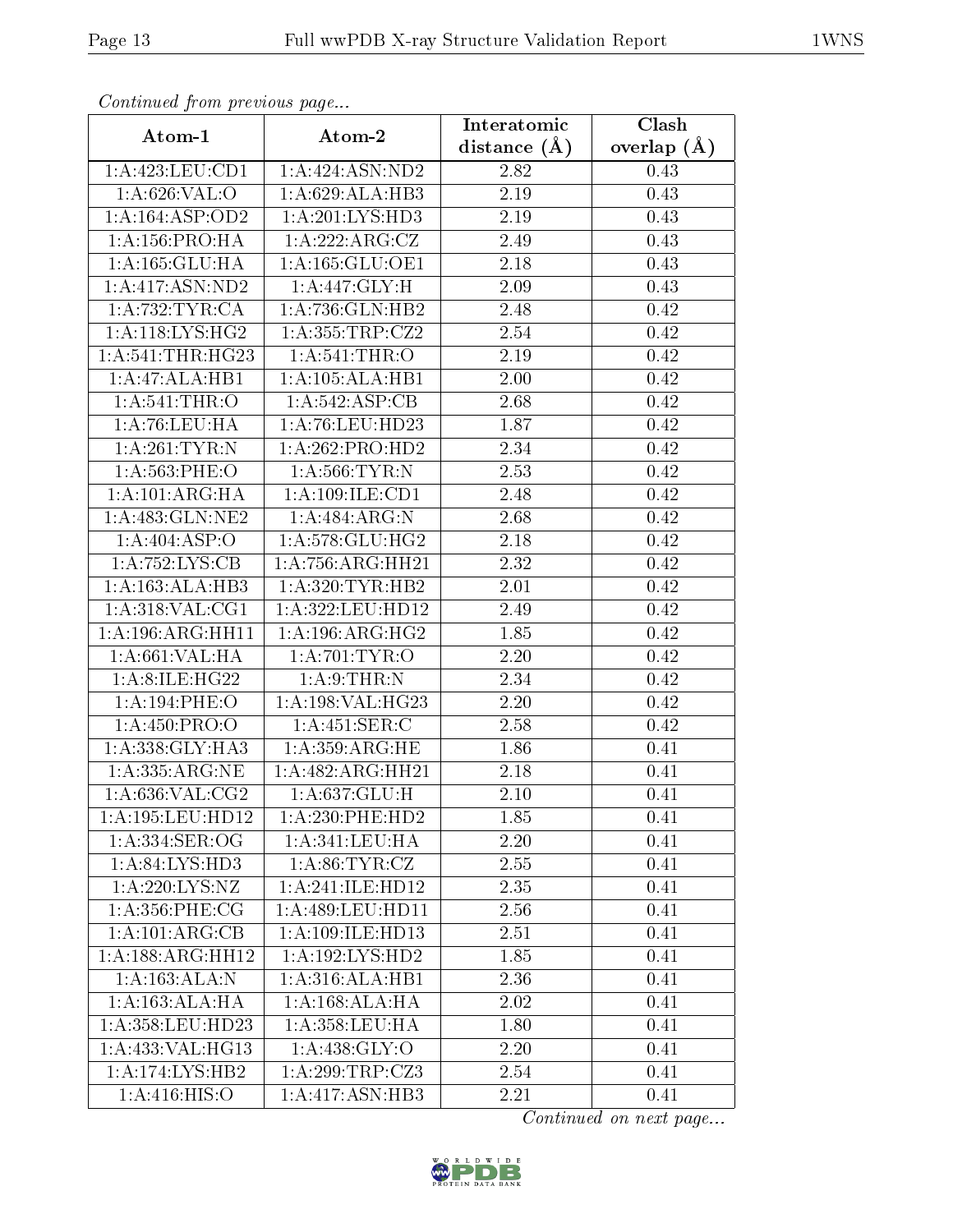| Atom-1                     | Atom-2              | Interatomic    | <b>Clash</b>  |
|----------------------------|---------------------|----------------|---------------|
|                            |                     | distance $(A)$ | overlap $(A)$ |
| 1: A:608:LEU:C             | 1: A:608:LEU:HD22   | 2.41           | 0.41          |
| 1: A: 186: THR: HG22       | 1: A: 189: GLU: HG2 | 2.02           | 0.41          |
| 1: A:304: ASN: C           | 1: A:306: GLU:N     | 2.73           | 0.41          |
| $1:A:364.\overline{ARG:C}$ | 1:A:366:GLU:N       | 2.74           | 0.41          |
| 1: A:602:LYS:C             | 1: A:604:THR:H      | 2.24           | 0.41          |
| 1:A:243:ARG:HG3            | 1:A:243:ARG:H       | 1.59           | 0.40          |
| 1: A:261:TYR:OH            | 1:A:265:ARG:NH2     | 2.53           | 0.40          |
| 1:A:418:VAL:HG13           | 1:A:441:PHE:CZ      | 2.56           | 0.40          |
| 1: A:59: HIS:C             | 1: A:61:THR:H       | 2.25           | 0.40          |
| 1: A:606: ARG: HH11        | 1: A:606:ARG:HG2    | 1.86           | 0.40          |
| 1: A:61:THR:HG22           | 1: A:62:VAL: N      | 2.36           | 0.40          |
| 1: A: 159: MET: HG2        | 1:A:172:THR:HB      | 2.04           | 0.40          |
| 1: A: 463: ILE: HG21       | 1:A:483:GLN:HB3     | 2.03           | 0.40          |
| 1: A:178: LEU:HB2          | 1: A:181: VAL:HG23  | 2.02           | 0.40          |
| 1: A:494:TYR:O             | 1: A:497:TYR:HB2    | 2.22           | 0.40          |
| 1: A:159: MET:CE           | 1: A:170: VAL: HG11 | 2.52           | 0.40          |
| 1: A: 175: ASN: HA         | 1:A:183:VAL:CG2     | 2.52           | 0.40          |
| 1: A: 160: ILE: HG21       | 1:A:194:PHE:CG      | 2.57           | 0.40          |
| 1:A:252:VAL:O              | 1: A: 253: LYS: C   | 2.59           | 0.40          |
| 1:A:330:GLU:HB3            | 1: A:341:LEU:CD1    | 2.52           | 0.40          |
| 1: A:524:THR:CG2           | 1: A:525: ILE:N     | 2.85           | 0.40          |
| 1:A:701:TYR:HB2            | 1:A:714:ALA:O       | 2.21           | 0.40          |
| 1:A:78:ARG:HG2             | 1:A:78:ARG:HH11     | 1.86           | 0.40          |
| 1: A:89: HIS: ND1          | 1: A:90: PRO: N     | 2.69           | 0.40          |

There are no symmetry-related clashes.

### 5.3 Torsion angles (i)

#### 5.3.1 Protein backbone (i)

In the following table, the Percentiles column shows the percent Ramachandran outliers of the chain as a percentile score with respect to all X-ray entries followed by that with respect to entries of similar resolution.

The Analysed column shows the number of residues for which the backbone conformation was analysed, and the total number of residues.

| Mol Chain | $\boldsymbol{\mathrm{Analysed}}$                 |  | Favoured   Allowed   Outliers   Percentiles |
|-----------|--------------------------------------------------|--|---------------------------------------------|
|           | $719/774(93\%)$   591 (82%)   92 (13%)   36 (5%) |  | $\boxed{2}$                                 |

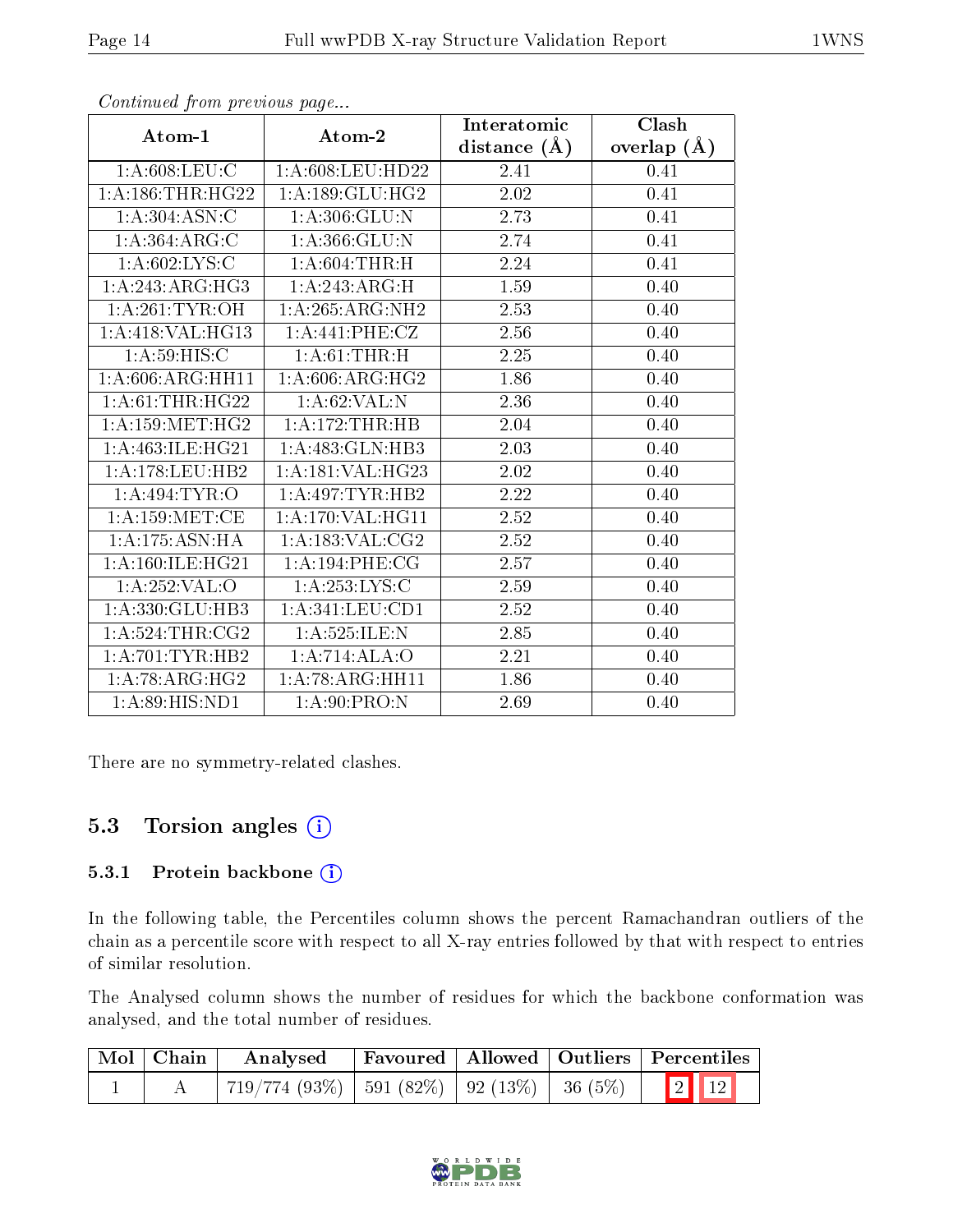All (36) Ramachandran outliers are listed below:

| Mol            | Chain                                                                                                                                                                                                                                                                                                                                                                                                                                                                                                             | Res              | Type                                                  |
|----------------|-------------------------------------------------------------------------------------------------------------------------------------------------------------------------------------------------------------------------------------------------------------------------------------------------------------------------------------------------------------------------------------------------------------------------------------------------------------------------------------------------------------------|------------------|-------------------------------------------------------|
| $\mathbf{1}$   | $\overline{A}$                                                                                                                                                                                                                                                                                                                                                                                                                                                                                                    | 66               | $\overline{\text{LYS}}$                               |
| $\overline{1}$ |                                                                                                                                                                                                                                                                                                                                                                                                                                                                                                                   | 572              | $\overline{\text{PRO}}$                               |
| $\overline{1}$ |                                                                                                                                                                                                                                                                                                                                                                                                                                                                                                                   | 608              | $\overline{\text{LEU}}$                               |
| $\overline{1}$ |                                                                                                                                                                                                                                                                                                                                                                                                                                                                                                                   | 722              | PRO                                                   |
| $\mathbf 1$    |                                                                                                                                                                                                                                                                                                                                                                                                                                                                                                                   | $728\,$          | $\overline{\text{ASP}}$                               |
| $\overline{1}$ |                                                                                                                                                                                                                                                                                                                                                                                                                                                                                                                   | $\overline{23}$  | $\overline{\mathrm{ASN}}$                             |
| $\overline{1}$ |                                                                                                                                                                                                                                                                                                                                                                                                                                                                                                                   | 227              | $\overline{\text{GLY}}$                               |
| $\mathbf{1}$   |                                                                                                                                                                                                                                                                                                                                                                                                                                                                                                                   | $\overline{531}$ | $\overline{\text{LYS}}$                               |
| $\mathbf{1}$   |                                                                                                                                                                                                                                                                                                                                                                                                                                                                                                                   | 598              | $\overline{\text{ASP}}$                               |
| $\overline{1}$ |                                                                                                                                                                                                                                                                                                                                                                                                                                                                                                                   | 735              | <b>ASN</b>                                            |
| $\overline{1}$ |                                                                                                                                                                                                                                                                                                                                                                                                                                                                                                                   | $\sqrt{94}$      | $\overline{\text{PRO}}$                               |
| $\overline{1}$ | $\frac{\overline{A}}{\overline{A}}\frac{\overline{A}}{\overline{A}}\frac{\overline{A}}{\overline{A}}\frac{\overline{A}}{\overline{A}}\frac{\overline{A}}{\overline{A}}\frac{\overline{A}}{\overline{A}}\frac{\overline{A}}{\overline{A}}\frac{\overline{A}}{\overline{A}}\frac{\overline{A}}{\overline{A}}\frac{\overline{A}}{\overline{A}}\frac{\overline{A}}{\overline{A}}\frac{\overline{A}}{\overline{A}}\frac{\overline{A}}{\overline{A}}\frac{\overline{A}}{\overline{A}}\frac{\overline{A}}{\overline{A}}$ | $2\overline{31}$ | $\overline{\rm ALA}$                                  |
| $\overline{1}$ |                                                                                                                                                                                                                                                                                                                                                                                                                                                                                                                   | <b>286</b>       | PRO                                                   |
| $\mathbf{1}$   |                                                                                                                                                                                                                                                                                                                                                                                                                                                                                                                   | 389              | $\frac{\text{VAL}}{\text{THR}}$                       |
| $\overline{1}$ |                                                                                                                                                                                                                                                                                                                                                                                                                                                                                                                   | $\overline{415}$ |                                                       |
| $\mathbf{1}$   |                                                                                                                                                                                                                                                                                                                                                                                                                                                                                                                   | $4\overline{36}$ | $\frac{\overline{GLN}}{}$                             |
| $\overline{1}$ |                                                                                                                                                                                                                                                                                                                                                                                                                                                                                                                   | $\overline{602}$ | $\overline{\text{LYS}}$                               |
| $\overline{1}$ |                                                                                                                                                                                                                                                                                                                                                                                                                                                                                                                   | 604              | $\overline{\text{THR}}$                               |
| $\overline{1}$ |                                                                                                                                                                                                                                                                                                                                                                                                                                                                                                                   | 609              | $\overline{\text{GLU}}$                               |
| $\mathbf{1}$   |                                                                                                                                                                                                                                                                                                                                                                                                                                                                                                                   | $68\overline{7}$ |                                                       |
| $\overline{1}$ |                                                                                                                                                                                                                                                                                                                                                                                                                                                                                                                   | 698              | $\frac{\overline{\text{ALA}}}{\overline{\text{VAL}}}$ |
| $\overline{1}$ |                                                                                                                                                                                                                                                                                                                                                                                                                                                                                                                   | $52\,$           | $\overline{\text{LYS}}$                               |
| $\mathbf{1}$   |                                                                                                                                                                                                                                                                                                                                                                                                                                                                                                                   | 448              | $\overline{\rm{PHE}}$                                 |
| $\mathbf{1}$   |                                                                                                                                                                                                                                                                                                                                                                                                                                                                                                                   | 547              | <b>THR</b>                                            |
| $\mathbf{1}$   |                                                                                                                                                                                                                                                                                                                                                                                                                                                                                                                   | 573              | $\overline{\text{GLY}}$                               |
| $\mathbf{1}$   |                                                                                                                                                                                                                                                                                                                                                                                                                                                                                                                   | 618              | <b>ILE</b>                                            |
| $\overline{1}$ |                                                                                                                                                                                                                                                                                                                                                                                                                                                                                                                   | 636              | $\overline{\text{VAL}}$                               |
| $\overline{1}$ |                                                                                                                                                                                                                                                                                                                                                                                                                                                                                                                   | 148              | $\overline{\mathrm{GLU}}$                             |
| $\mathbf 1$    |                                                                                                                                                                                                                                                                                                                                                                                                                                                                                                                   | 328              | PRŌ                                                   |
| $\mathbf 1$    | А                                                                                                                                                                                                                                                                                                                                                                                                                                                                                                                 | 408              | $\overline{\text{LEU}}$                               |
| $\mathbf{1}$   | $\rm A$                                                                                                                                                                                                                                                                                                                                                                                                                                                                                                           | 610              | ILE                                                   |
| $\overline{1}$ | $\overline{A}$                                                                                                                                                                                                                                                                                                                                                                                                                                                                                                    | 725              | <b>HIS</b>                                            |
| $\mathbf{1}$   | $\overline{\rm A}$                                                                                                                                                                                                                                                                                                                                                                                                                                                                                                | 745              | LEU                                                   |
| $\mathbf{1}$   | $\overline{\rm A}$                                                                                                                                                                                                                                                                                                                                                                                                                                                                                                | 611              | VAL                                                   |
| $\mathbf{1}$   | $\overline{\rm A}$                                                                                                                                                                                                                                                                                                                                                                                                                                                                                                | 179              | PRO                                                   |
| $\overline{1}$ | A                                                                                                                                                                                                                                                                                                                                                                                                                                                                                                                 | 184              | $\overline{\text{VAL}}$                               |

#### 5.3.2 Protein sidechains (i)

In the following table, the Percentiles column shows the percent sidechain outliers of the chain as a percentile score with respect to all X-ray entries followed by that with respect to entries of similar resolution.

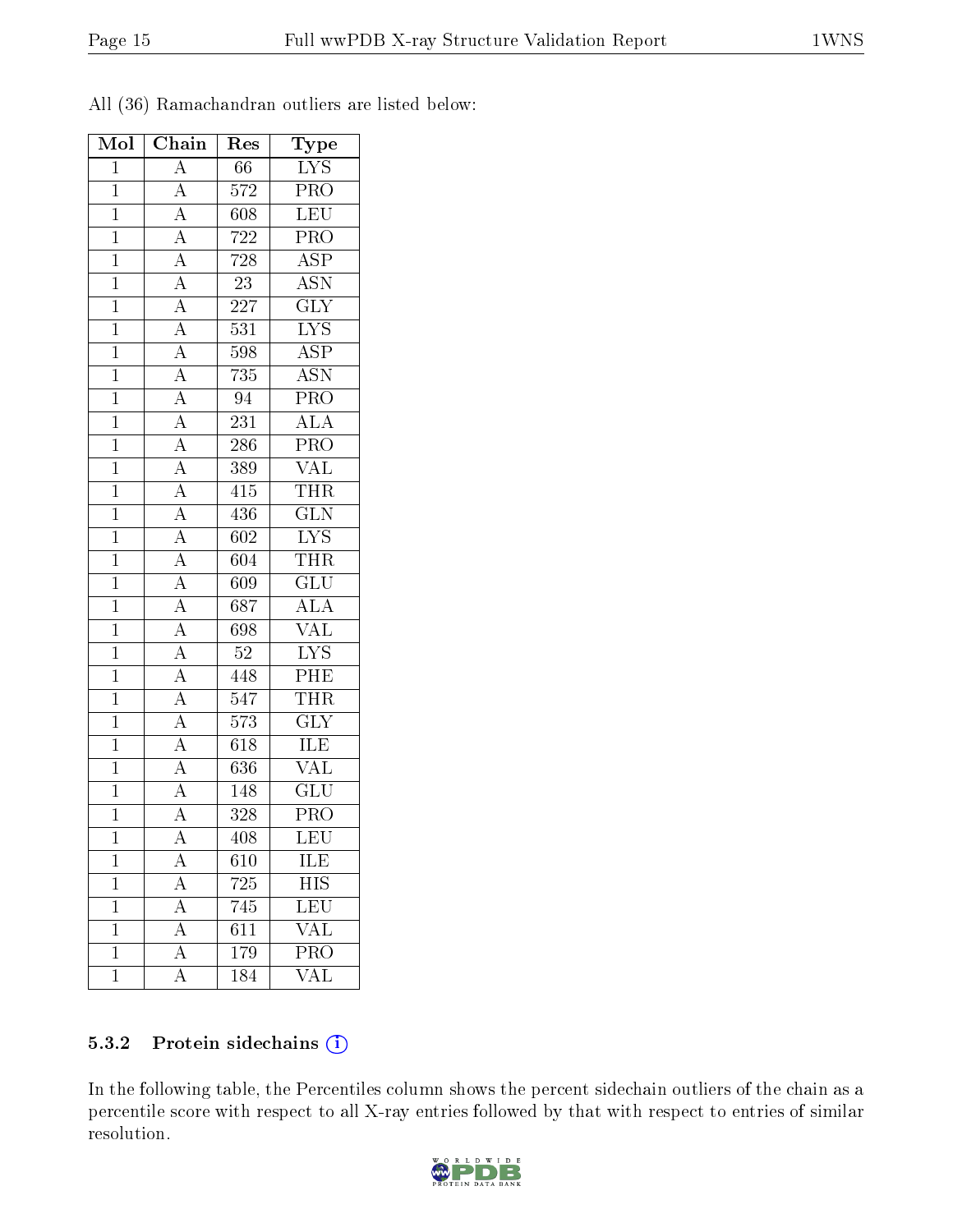The Analysed column shows the number of residues for which the sidechain conformation was analysed, and the total number of residues.

| Mol   Chain | Analysed |  | Rotameric   Outliers   Percentiles |
|-------------|----------|--|------------------------------------|
|             |          |  | $\vert$ 43                         |

All (42) residues with a non-rotameric sidechain are listed below:

| Mol            | Chain                                                                      | Res              | Type                    |
|----------------|----------------------------------------------------------------------------|------------------|-------------------------|
| $\mathbf{1}$   | $\overline{A}$                                                             | $\overline{6}$   | $\overline{\text{ASP}}$ |
| $\overline{1}$ | $\overline{A}$                                                             | $\overline{13}$  | $\overline{\text{LYS}}$ |
| $\overline{1}$ | $\overline{A}$                                                             | 16               | ILE                     |
| $\overline{1}$ | $\overline{A}$                                                             | $\overline{41}$  | $\overline{\text{LEU}}$ |
| $\overline{1}$ | $\overline{A}$                                                             | $\overline{91}$  | $\overline{\text{GLN}}$ |
| $\overline{1}$ |                                                                            | 97               | $\overline{\rm{ARG}}$   |
| $\overline{1}$ | $\frac{\overline{A}}{\overline{A}}$                                        | 108              | $\overline{\text{ASP}}$ |
| $\overline{1}$ | $\overline{A}$                                                             | $\overline{115}$ | PRO                     |
| $\overline{1}$ | $\overline{A}$                                                             | 143              | $\overline{\text{GLU}}$ |
| $\mathbf{1}$   |                                                                            | $166\,$          | GLU                     |
| $\mathbf{1}$   |                                                                            | $\overline{173}$ | TRP                     |
| $\overline{1}$ | $\frac{\overline{A}}{\overline{A}}$ $\frac{\overline{A}}{\overline{A}}$    | 186              | <b>THR</b>              |
| $\mathbf{1}$   |                                                                            | 230              | $\overline{\rm{PHE}}$   |
| $\overline{1}$ | $\frac{\overline{A}}{\overline{A}}$ $\frac{\overline{A}}{\overline{A}}$    | $\overline{234}$ | $\overline{\rm ARG}$    |
| $\mathbf{1}$   |                                                                            | 240              | <b>LYS</b>              |
| $\mathbf{1}$   |                                                                            | 243              | $\overline{\rm{ARG}}$   |
| $\overline{1}$ |                                                                            | 247              | $\overline{\rm{ARG}}$   |
| $\overline{1}$ | $\frac{\overline{A}}{\overline{A}}$<br>$\frac{\overline{A}}{\overline{A}}$ | 267              | <b>THR</b>              |
| $\overline{1}$ |                                                                            | $\overline{275}$ | <b>LEU</b>              |
| $\mathbf{1}$   |                                                                            | $3\overline{13}$ | MET                     |
| $\overline{1}$ |                                                                            | $\overline{325}$ | $\overline{\text{GLU}}$ |
| $\overline{1}$ | $\overline{A}$                                                             | 327              | LEU                     |
| $\overline{1}$ | $\overline{A}$                                                             | $336\,$          | LEU                     |
| $\overline{1}$ | $\overline{A}$                                                             | 349              | <b>THR</b>              |
| $\overline{1}$ | $\overline{A}$                                                             | 377              | LEU                     |
| $\mathbf{1}$   | $\overline{A}$                                                             | $391\,$          | $\overline{\text{GLU}}$ |
| $\overline{1}$ | $\overline{A}$                                                             | 393              | $\overline{\text{GLU}}$ |
| $\overline{1}$ | $\overline{A}$                                                             | 459              | $\overline{{\rm GLU}}$  |
| $\mathbf{1}$   | $\overline{\rm A}$                                                         | 468              | $\overline{\text{LYS}}$ |
| $\mathbf{1}$   | A                                                                          | 489              | LEU                     |
| $\mathbf 1$    | $\overline{A}$                                                             | 497              | $\overline{\text{TYR}}$ |
| $\mathbf 1$    | $\overline{A}$                                                             | 507              | ${\rm LYS}$             |
| $\overline{1}$ | $\overline{A}$                                                             | 516              | <b>TRP</b>              |
| $\mathbf 1$    | $\overline{A}$                                                             | 518              | $\rm{ARG}$              |
| $\mathbf 1$    | $\overline{\rm A}$                                                         | 527              | $\overline{{\rm GLU}}$  |

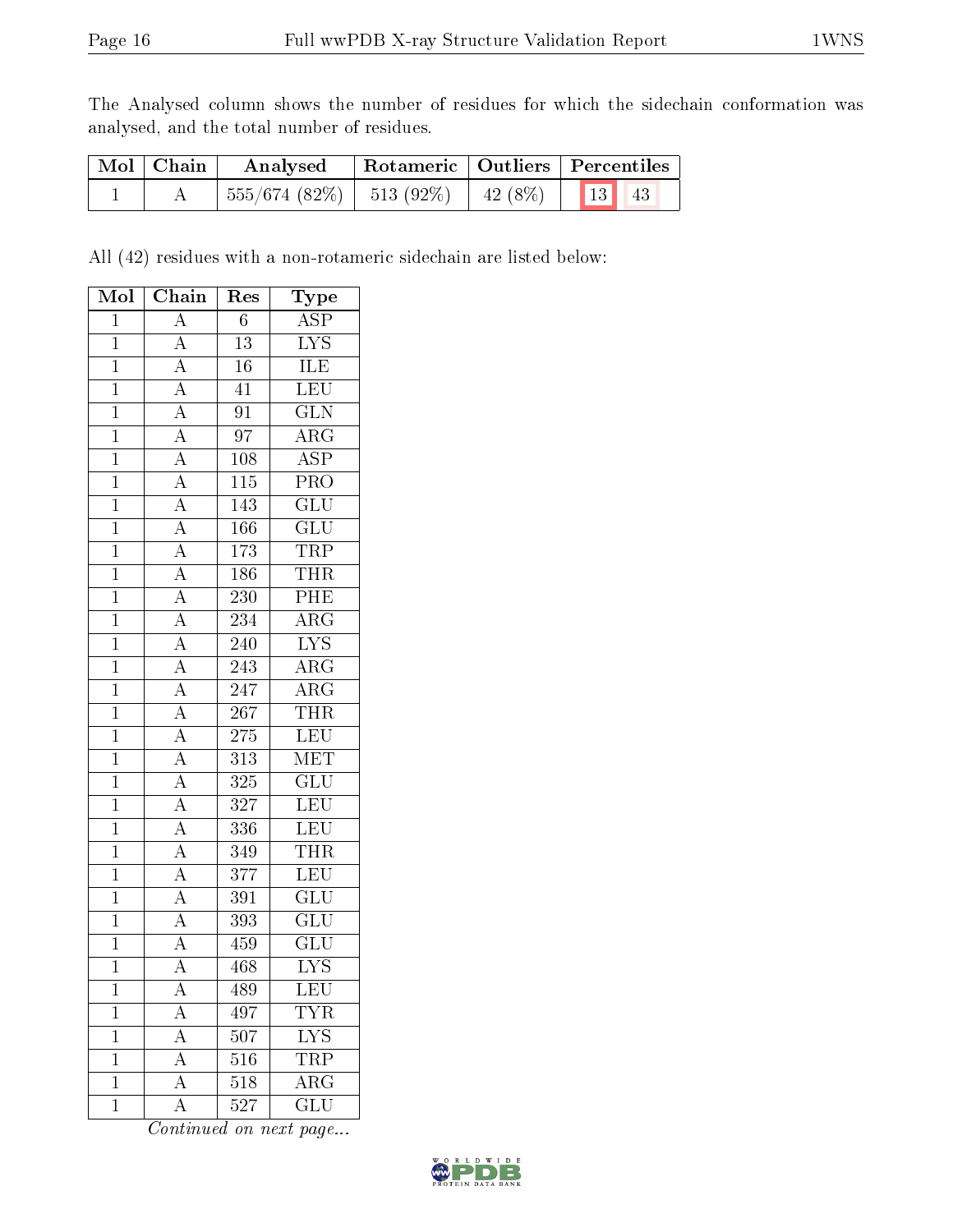Continued from previous page...

| Mol | Chain | Res | <b>Type</b> |
|-----|-------|-----|-------------|
|     |       | 542 | ASP         |
|     |       | 552 | ASP         |
|     |       | 587 | <b>PHE</b>  |
|     |       | 594 | TYR.        |
|     |       | 608 | LEU         |
|     |       | 648 | GLU         |
|     |       | 736 | GLN         |

Some sidechains can be flipped to improve hydrogen bonding and reduce clashes. All (10) such sidechains are listed below:

| Mol | Chain | Res | <b>Type</b> |
|-----|-------|-----|-------------|
| 1   | А     | 91  | <b>GLN</b>  |
| 1   | А     | 229 | ASN         |
| 1   | А     | 332 | <b>GLN</b>  |
| 1   | А     | 339 | <b>GLN</b>  |
| 1   | А     | 399 | ASN         |
| 1   | A     | 417 | ASN         |
| 1   | А     | 424 | ASN         |
| 1   | А     | 483 | <b>GLN</b>  |
| 1   | А     | 491 | <b>ASN</b>  |
|     |       | 736 | <b>GLN</b>  |

#### 5.3.3 RNA (i)

There are no RNA molecules in this entry.

#### 5.4 Non-standard residues in protein, DNA, RNA chains (i)

There are no non-standard protein/DNA/RNA residues in this entry.

### 5.5 Carbohydrates (i)

There are no carbohydrates in this entry.

#### 5.6 Ligand geometry (i)

There are no ligands in this entry.

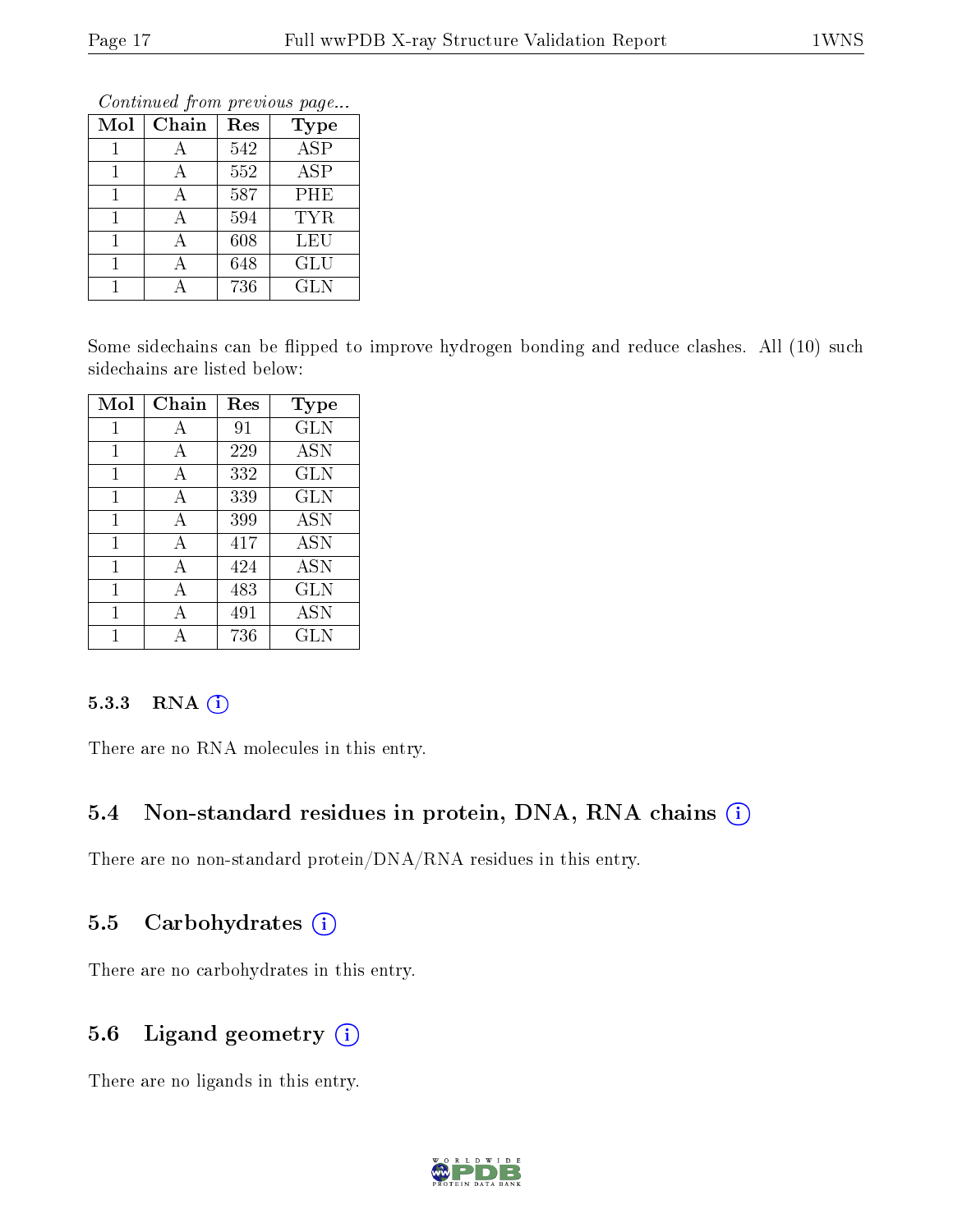## 5.7 [O](https://www.wwpdb.org/validation/2017/XrayValidationReportHelp#nonstandard_residues_and_ligands)ther polymers (i)

There are no such residues in this entry.

## 5.8 Polymer linkage issues (i)

There are no chain breaks in this entry.